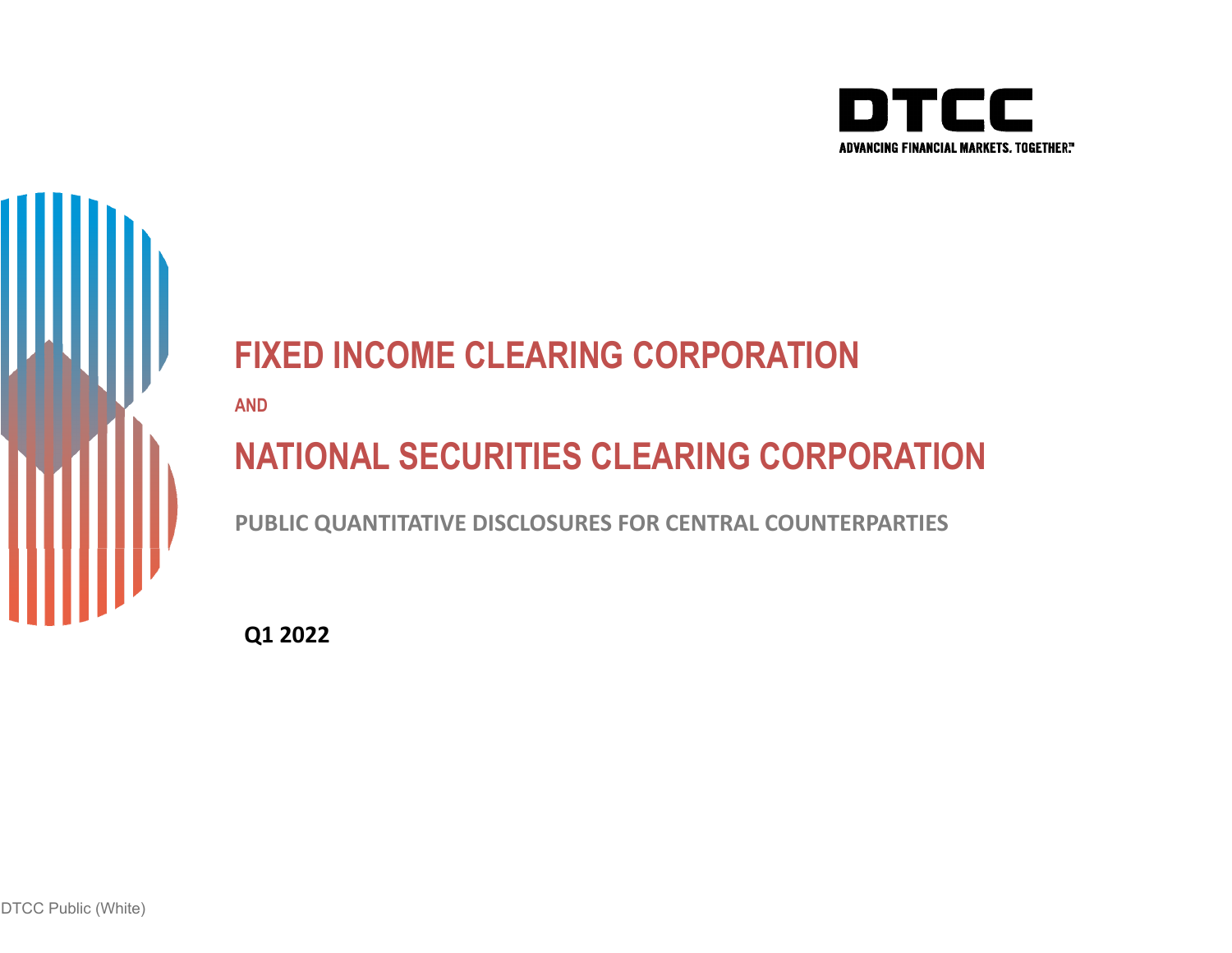## **TABLE OF CONTENTS**

|                | <b>PRINCIPLE # DISCLOSURE #</b> | <b>DISCLOSURE TITLE</b>                                                                                                                                                                                           |
|----------------|---------------------------------|-------------------------------------------------------------------------------------------------------------------------------------------------------------------------------------------------------------------|
| 4              | 4.1                             | Total value of default resources (excluding initial and retained variation margin), split by clearing service if default funds are segregated by clearing<br>service)                                             |
|                | 4.2                             | Kccp                                                                                                                                                                                                              |
|                | 4.3                             | Value of pre-funded default resources (excluding initial and retained variation margin) held for each clearing service, in total and split by                                                                     |
|                | 4.4                             | <b>Credit Risk Disclosures</b>                                                                                                                                                                                    |
| 5              | 5.1                             | Assets eligible as initial margin, and the respective haircuts applied                                                                                                                                            |
|                | 5.2                             | Assets Eligible for pre-funded participant contributions to the default resources, and the respective haircuts applied (if different from 5.1)                                                                    |
|                | 5.3                             | Results of testing of haircuts                                                                                                                                                                                    |
| $6\phantom{1}$ | 6.1                             | For each clearing service, total initial margin required, split by house and client (or combined total if not segregated)                                                                                         |
|                | 6.2                             | For each clearing service, total initial margin held, split by house and client                                                                                                                                   |
|                | 6.3                             | Initial Margin rates on individual contracts, where the CCP sets such rates                                                                                                                                       |
|                | 6.4                             | Type of initial margin model used (e.g. portfolio simulation or risk aggregation) for each clearing service and the key model design parameters for<br>each initial margin model applied to that clearing service |
|                | 6.5                             | Results of back-testing of initial margin. At a minimum, this should include, for each clearing service and each initial margin model applied to that<br>clearing service                                         |
|                | 6.6                             | Average Total Variation Margin Paid to the CCP by participants each business                                                                                                                                      |
|                | 6.7                             | Maximum total variation margin paid to the CCP on any given business day over the period                                                                                                                          |
|                | 6.8                             | Maximum aggregate initial margin call on any given business day over the period                                                                                                                                   |
| $\overline{7}$ | 7.1                             | <b>Liquidity Risk</b>                                                                                                                                                                                             |
|                | 7.2                             | Size and composition of any supplementary liquidity risk resources for each clearing service above those qualifying liquid resources above.                                                                       |
|                | 7.3                             | <b>Liquidity Risk</b>                                                                                                                                                                                             |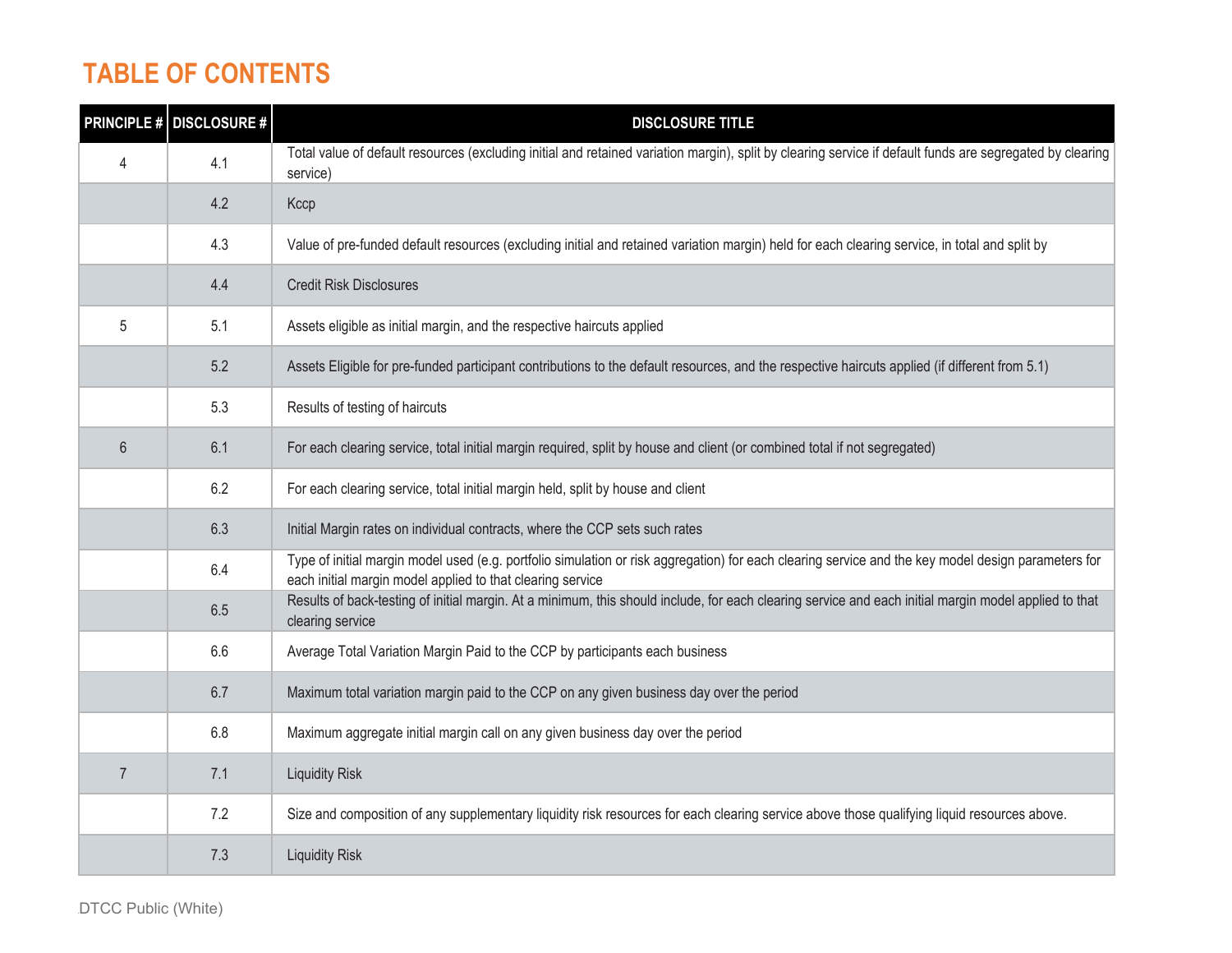## **TABLE OF CONTENTS CONT'D**

|    | <b>PRINCIPLE # DISCLOSURE #</b> | <b>DISCLOSURE TITLE</b>                                                                                                                                                                                           |
|----|---------------------------------|-------------------------------------------------------------------------------------------------------------------------------------------------------------------------------------------------------------------|
| 12 | 12.1                            | Percentage of settlements by value effected using a DvP, DvD or PvP settlement mechanism                                                                                                                          |
|    | 12.2                            | Percentage of settlements by volume effected using a DvP, DvD or PvP settlement mechanism                                                                                                                         |
| 13 | 13.1                            | Quantitative information related to defaults                                                                                                                                                                      |
| 14 | 14.1                            | Total Client Positions held as a share of notional values cleared or of the settlement value of securities transactions                                                                                           |
| 15 | 15.1                            | General business risk                                                                                                                                                                                             |
|    | 15.2                            | General business risk; Financial Disclosures                                                                                                                                                                      |
|    | 15.3                            | General business risk; Income breakdown                                                                                                                                                                           |
| 16 | 16.1                            | Total cash (but not securities) received from participants, regardless of the form in which it is held, deposited or invested, split by whether it was<br>received as initial margin or default fund contribution |
|    | 16.2                            | How total cash received from participants (16.1) is held/deposited/invested, including;                                                                                                                           |
|    | 16.3                            | Rehypothecation of participant assets (ie non-cash)                                                                                                                                                               |
| 17 | 17.1                            | Operational availability target for the core system(s) involved in clearing (whether or not outsourced) over specified period for the system (e.g.<br>99.99% over a twelve-month period)                          |
|    | 17.2                            | Actual availability of the core system(s) over the previous twelve month period                                                                                                                                   |
|    | 17.3                            | Total number of failures                                                                                                                                                                                          |
|    | 17.4                            | Recovery time objective(s)                                                                                                                                                                                        |
| 18 | 18.1                            | Number of clearing members, by clearing service                                                                                                                                                                   |
|    | 18.2                            | Open Position Concentration                                                                                                                                                                                       |
|    | 18.3                            | Initial Margin Concentration                                                                                                                                                                                      |
|    | 18.4                            | Segregated Default Fund Concentration                                                                                                                                                                             |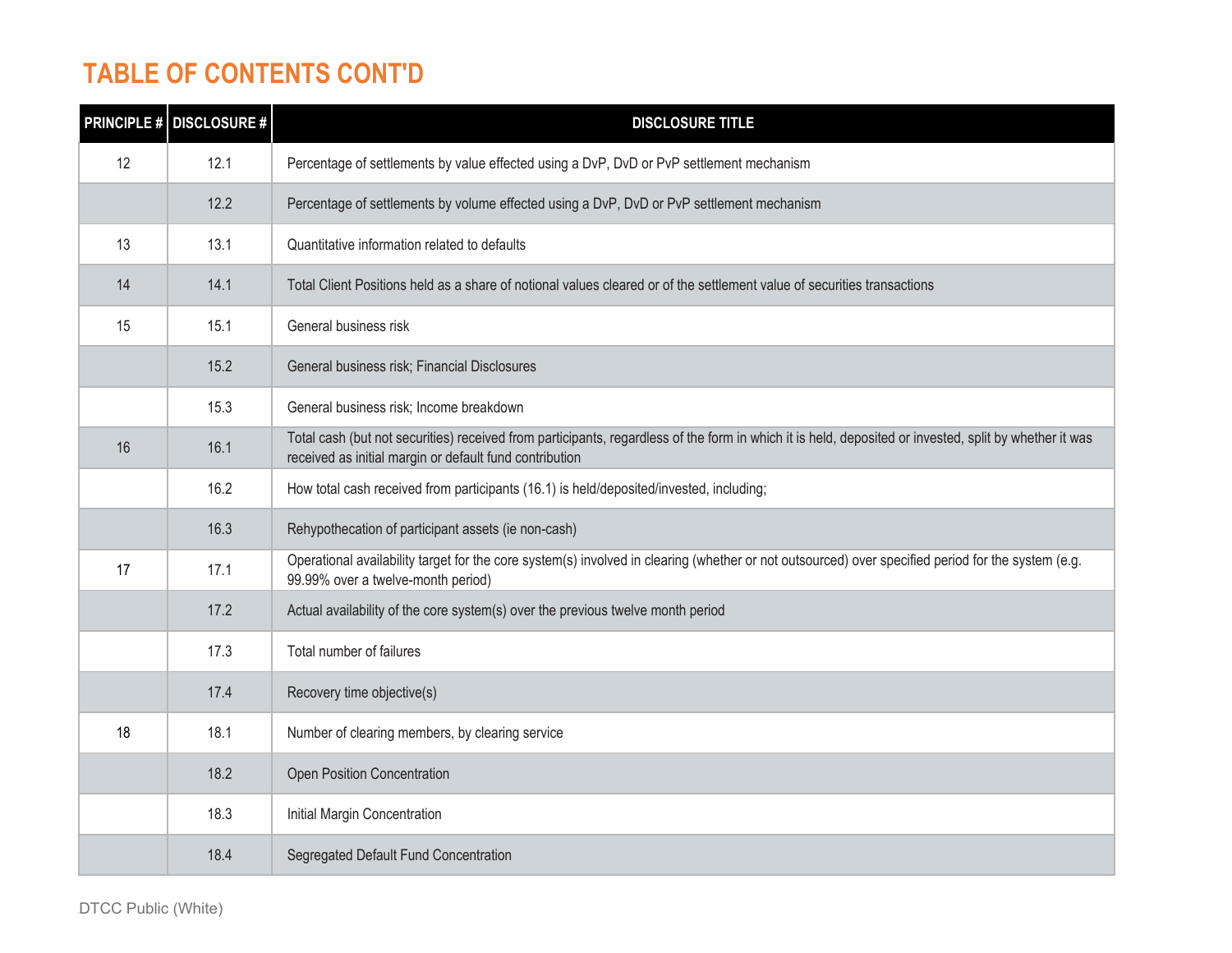## **TABLE OF CONTENTS CONT'D**

|            | <b>PRINCIPLE # DISCLOSURE #</b> | <b>DISCLOSURE TITLE</b>                                                         |
|------------|---------------------------------|---------------------------------------------------------------------------------|
| 19         | 19.1                            | Tiered participation arrangements, measures of concentration of client clearing |
| 20         | 20.1                            | FMI Links, Value of Trades                                                      |
|            | 20.2                            | FMI Links, Initial Margin or equivalent financial resources provided            |
|            | 20.3                            | FMI Links, Initial Margin or equivalent financial resources collected           |
|            | 20.4                            | FMI Links, Results of Back-testing coverage                                     |
|            | 20.5                            | FMI Links, Additional pre-funded financial resources provided to                |
|            | 20.6                            | FMI Links, Additional pre-funded financial resources collected from             |
|            | 20.7                            | FMI Links, Cross Margining                                                      |
| 23         | 23.1                            | Disclosure of rules, key procedures, and market data; Average Daily Volumes     |
|            | 23.2                            | Disclosure of rules, key procedures, and market data; Non-Yet-Settled           |
|            | 23.3                            | Disclosure of rules, key procedures, and market data; Execution Facility        |
| <b>PRC</b> | PRC 1                           | Payment Risk Committee Disclosure - Concentration Measures                      |
|            | PRC <sub>2</sub>                | Payment Risk Committee Disclosure - Initial Margin Detail                       |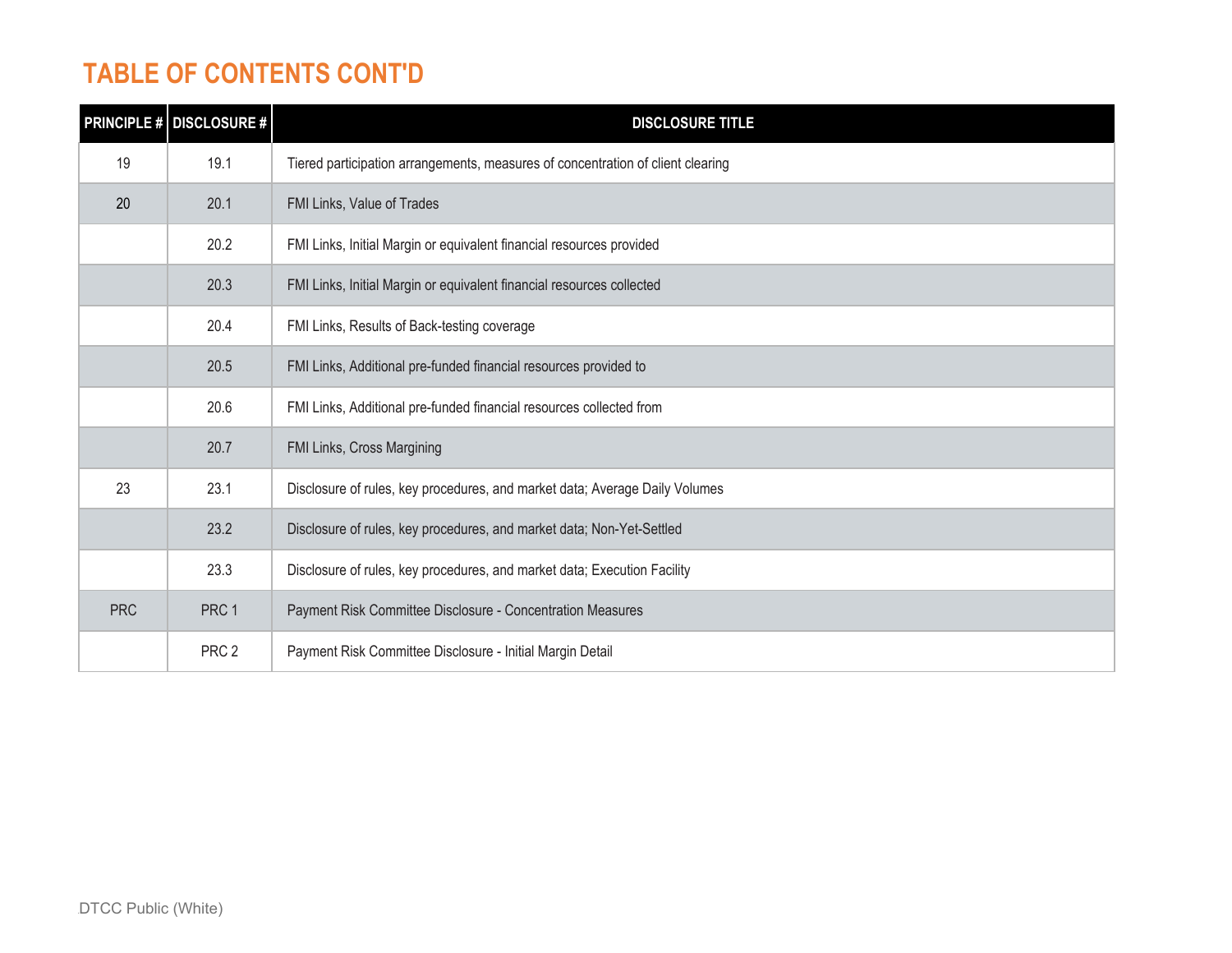## **EXECUTIVE SUMMARY**

In February 2015, CPMI-IOSCO issued its final report on Quantitative Disclosure Standards for Central Counterparties ("CCPs"), which provides specific quantitative disclosure requirements for CCPs relative to a number of the PFMI principles. These disclosures are intended to complement the narrative disclosures included in the CPMI-IOSCO Disclosure Framework\*. This document contains the quantitative disclosures for the two divisions of the Fixed Income Clearing Corporation ("FICC") — the Government Securities Division ("GSD") and Mortgage-Backed Securities Division ("MBSD") — and the National Securities Clearing Corporation ("NSCC"). FICC and NSCC are wholly owned subsidiaries of The Depository Trust & Clearing Corporation ("DTCC").

The attached disclosures include, in addition to those required by CPMI-IOSCO, some supplemental disclosures as proposed by the Payments Risk Committee's Recommendations for Supporting Clearing Member Due Diligence of Central Counterparties (Feb 2013).

The information provided in this disclosure is reported as of the dates specified. For further information, please contact **CPMI-IOSCO\_Quant@dtcc.com**.

\* The Disclosure Frameworks for FICC and NSCC can be found at **www.dtcc.com**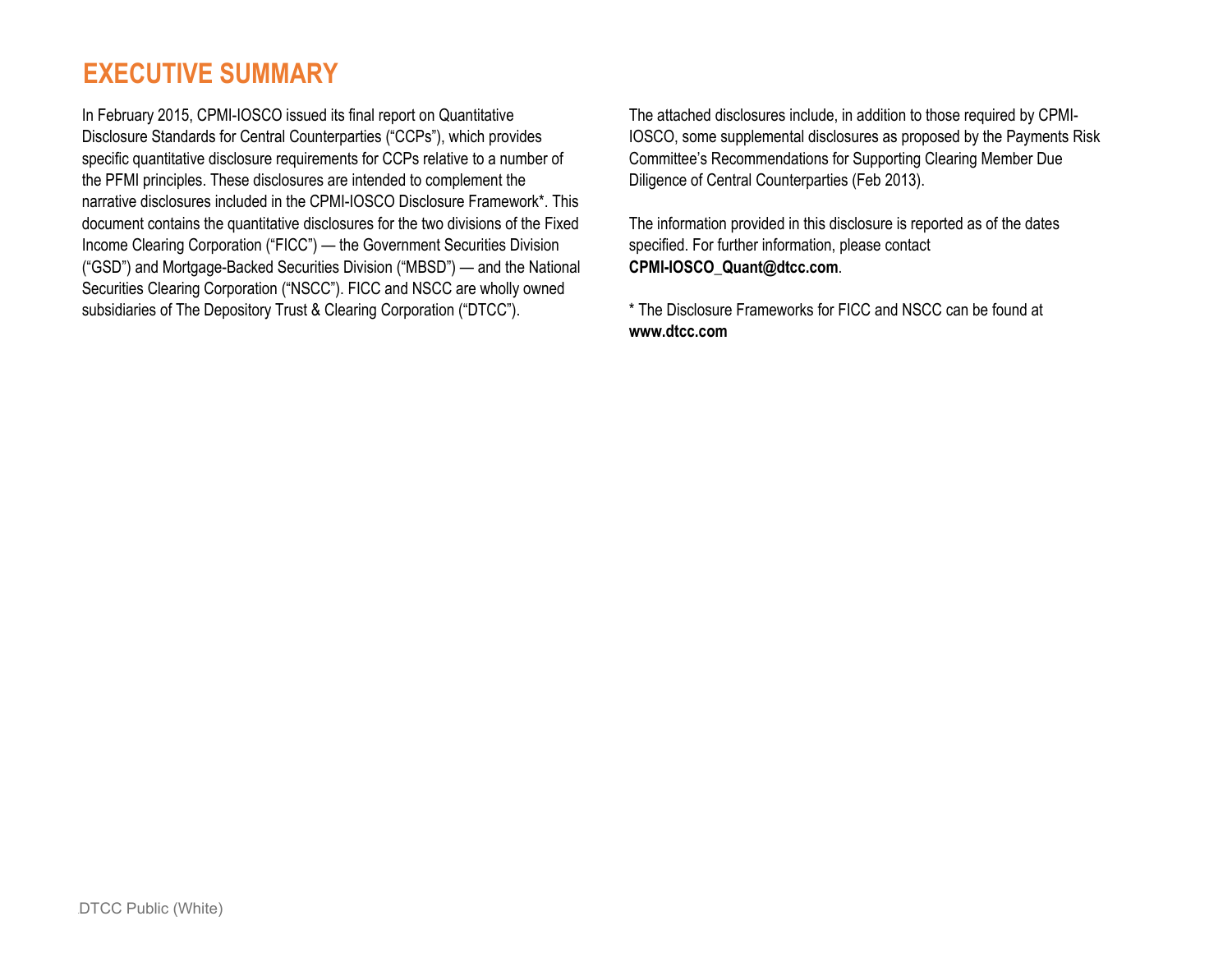## **Q1 2022 SUPPLEMENTAL EXPLANATORY NOTE**

### **Management Note**

The U.S. equity markets fell in the first quarter as interest rate and inflation fears were compounded by Russia's invasion of Ukraine. The S&P 500 Index suffered its worst quarterly loss since the start of the COVID-19 Pandemic. The Federal Reserve raised interest rates by 25 basis points and the U.S. economy decreased to start the year, as reductions in inventory investment, exports, and government spending contributed to the contraction. The U.S. 10-year Treasury yield increased sharply during the first quarter of 2022, from 1.52% to 2.32% due to inflationary fears and anticipated monetary policy tightening by The Federal Reserve. The U.S. Treasury curve flattened as the U.S. 2-year yield increased from 0.73% to 2.28% and the spread between U.S. 2-year yield and U.S. 10-year yield narrowed from 0.79% to 0.04%.

### **Clearing Fund Backtesting Results**

At DTCC, backtesting is conducted to measure the sufficiency of the overall Clearing Fund coverage by comparing a Member's Required Deposit to the 3-day observed P&L for the Member's portfolio and aggregated into the CCP-level backtesting coverage data that is provided in this disclosure. The backtesting assesses the adequacy of a 3-day liquidation period assumption in the event of Member default, and all VaR models at DTCC are currently calibrated at a minimum of 99% coverage.

### **FICC-Mortgage-Backed Securities Division (MBSD)**

At the end of the first quarter of 2022, MBSD's 12-month backtesting coverage level was 99.8%. The 1-month coverage ratio at MBSD was 99.7% for January, 99.8% for February, and 99.7% for March, amid inflationary fears and market volatility triggered by the Russian invasion of Ukraine. The median backtesting deficiency for the quarter was \$2.0 million.

### **FICC-Government Securities Division (GSD)**

At the end of the first quarter of 2022, GSD's 12-month backtesting coverage level was 99.3%. The 1-month coverage ratio at GSD was 99.8% for January, 99.0% for February, and 96.5% for March, trending lower due to inflationary fears and market volatility triggered by the Russian invasion of Ukraine. The median backtesting deficiency for the quarter was \$1.5 million.

### **National Securities Clearing Corporation (NSCC)**

At the end of the first quarter of 2022, NSCC's 12-month backtesting coverage level was 99.7%, with the 1-month coverage ratio for January at 99.7%, 99.8% for February, and 99.4% for March. The median backtesting deficiency for the quarter was \$4.7 million. The largest deficiency incurred during the quarter was mainly driven by a concentrated security exhibiting idiosyncratic risk.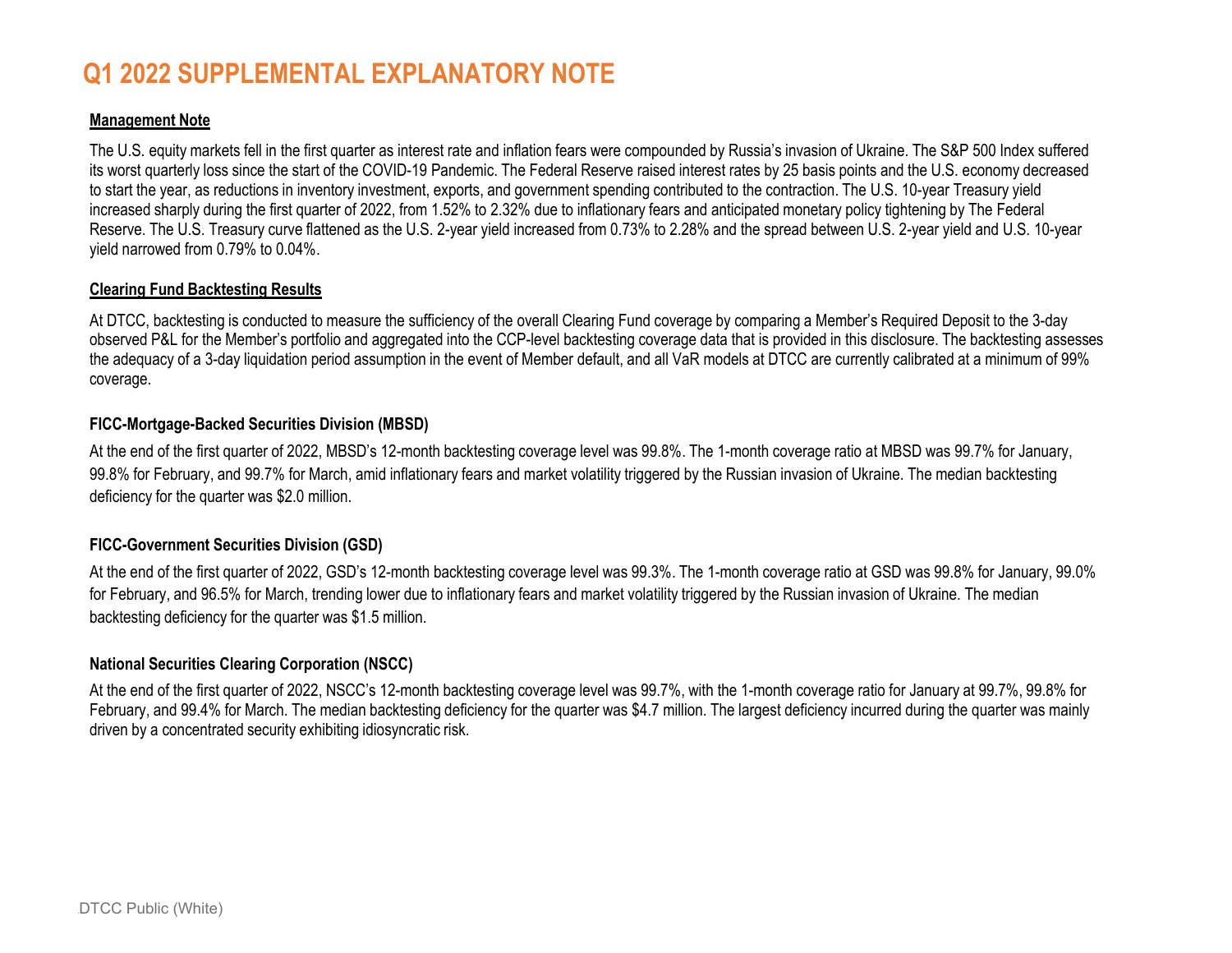## **Q1 2022 SUPPLEMENTAL EXPANATORY NOTE CONT'D**

### **Liquidity Results**

The liquidity results reflect NSCC's potential liquidity obligations in a Member default scenario. In a non-default scenario, NSCC's Members have cash obligations for all securities deliveries (buy positions). Those cash obligations are netted with cash received for all securities deliveries (sell positions). If a portfolio is balanced with buys/sells, these settlement amounts will largely offset.

In a default scenario, NSCC is responsible for the receipt of securities from, and payment of cash to, the contra side Members (buy positions). This represents the exposure that is published in this report. NSCC may also need to source securities that the defaulting Member was unable to deliver (sell positions). The liquidity obligations of the sell positions pair-off, as NSCC would exchange settlement proceeds between the two contra side Members. As such, the buy positions drive the potential default liquidity risk that is posed to NSCC, since NSCCwould be responsible for the payment of cash required to settle those purchases. Therefore, NSCC's conservative liquidity results derived from a default scenario are not comparable to the non-default settlement obligations of its Members.

Liquidity results also reflect the fact that NSCC receives option activity from the Options Clearing Corporation ("OCC") each business day, but activity on non-expiry dates is not as significant as the activity observed around standard expiration periods. Liquidity needs are conservatively calculated and liquidity resources are measured assuming the guarantee for OCC options has been transferred to NSCC. Liquidity risk measurement is calibrated extremely conservatively to address uncertainty of potential outcomes; resources are likely to increase during periods of stress over a 4-day default period, but no such increases are taken into account as potential risk mitigation. NSCC has a diversified set of liquidity resources and uses metrics to assess the implications for sizing NSCC's liquidity resources.

NSCC received regulatory approval of a rule change to collect, when applicable, daily Supplemental Liquidity Deposits ("SLD") to NSCC's Clearing Fund on June<br>22.2334 20, 2021 and implemented it on June 23, 2021. An SLD payment obligation is determined if the daily liquidity need on a business day exceeds the sum of NSCC's qualifying liquid resources ("QLR") available to NSCC, after the application of a wide-range of stressed market assumptions.

NSCC had one liquidity shortfall during Q1 2022 of \$135MM on DOI 1/4/2022 that was satisfied by a \$135MM SLD call, which mitigated the exposure. The most significant liquidity exposures during the quarter coincided with options expiry dates which continue to have the largest impact on the liquidity profile. The SLDpayment obligation is based on the calculated QLR and actual liquidity exposure over the upcoming settlement cycle that a Member's daily activity would pose to the upcoming settlement cycle that a Member's daily activity w NSCC on that particular day in the event of that Member's default. NSCC collected SLD six times in Q1. SLD is part of NSCC's QLR that includes cash deposits to the NSCC Clearing Fund; proceeds of the issuance and private placement of (a) short-term, unsecured notes in the form of commercial paper and extendable notes in the form of commercial paper and extendable notes and (b) term debt; and cash that would be obtained by drawing on NSCC's committed 364-day credit facility with a consortium of banks. With SLD rule change,<br>NSCC is able to address its limidity supposes and business day bas NSCC is able to address its liquidity exposure each business day based on Members' settlement activity and limit liquidity shortfalls due to forecasts of upcoming liquidity exposures based on historical activity. The SLD rule is Rule 4A in the NSCC rulebook that can be accessed via https://www.dtcc.com/~/media/Files/Downloads/legal/rules/nscc\_rules.pdf. Full text of the SLD filings may be obtained by visiting the DTCC website at www.dtcc.com/legal/sec-rule-filings.

The SLD collections fully mitigated NSCC liquidity exposure. The modified SLD rule allows intraday cash collections and also start-of-day SLD collections. For risk reporting and alignment to the QLR stress assumptions, any start-of-day SLD collections are reported as QLR shortfalls for that business day and do not account for additional liquidity resources in line with the additional option activity when NSCC assumes the trade guaranty from the OCC.

At FICC, there were no payment obligations greater than qualifying liquid resources during the quarter.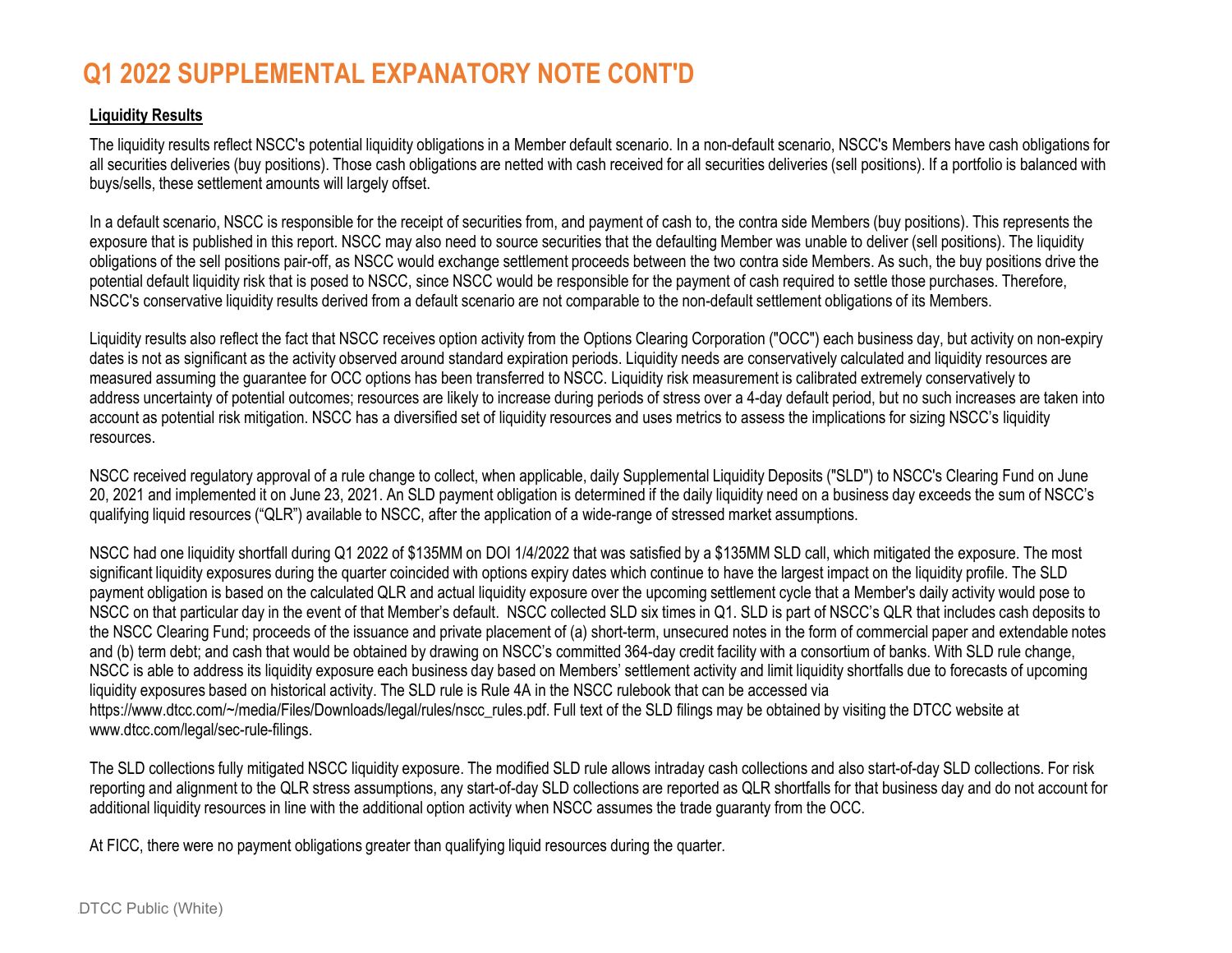| <b>Disclosure</b>  | <b>Disclosure Description</b>                                                                                                                                                                                                                               | Frequency                 | Data Type |            | <b>FICC</b> |             | <b>Explanatory Notes</b>                                                                                                                                                                                                                                                                                                                                                                                      |  |  |  |  |  |
|--------------------|-------------------------------------------------------------------------------------------------------------------------------------------------------------------------------------------------------------------------------------------------------------|---------------------------|-----------|------------|-------------|-------------|---------------------------------------------------------------------------------------------------------------------------------------------------------------------------------------------------------------------------------------------------------------------------------------------------------------------------------------------------------------------------------------------------------------|--|--|--|--|--|
| Reference          |                                                                                                                                                                                                                                                             |                           |           | <b>GSD</b> | <b>MBSD</b> | <b>NSCC</b> |                                                                                                                                                                                                                                                                                                                                                                                                               |  |  |  |  |  |
|                    | Disclosure 4.1 - Total value of default resources (excluding initial and retained variation margin), split by clearing service if default funds are segregated by clearing service                                                                          |                           |           |            |             |             |                                                                                                                                                                                                                                                                                                                                                                                                               |  |  |  |  |  |
| 4.1.1              | Prefunded - Own Capital Before                                                                                                                                                                                                                              | Quarterly/<br>Quarter End | USD \$MM  |            | 70.0        | 106.0       | The Company maintains an amount referred to as the corporate contribution, to be applied to losses<br>of the Company as provided in the clearing agency rules. The amount of the corporate contribution is                                                                                                                                                                                                    |  |  |  |  |  |
| $4.1.\overline{2}$ | Prefunded - Own Capital Alongside                                                                                                                                                                                                                           |                           | USD \$MM  | N/A        | N/A         | N/A         | generally equal to 50% of the Company's general business risk capital requirement.                                                                                                                                                                                                                                                                                                                            |  |  |  |  |  |
| 4.1.               | Prefunded - Own Capital After                                                                                                                                                                                                                               |                           | USD \$MM  | N/A        | N/A         | N/A         |                                                                                                                                                                                                                                                                                                                                                                                                               |  |  |  |  |  |
| 4.1.               | Prefunded - Aggregate Participant Contributions - Required                                                                                                                                                                                                  |                           | USD \$MM  | 19,581     | 9,833       | 12,610      | NSCC and each FICC Division calculates and collects Clearing Fund from its Members using a risk-based<br>margin methodology. These amounts (a Member's "Required Fund Deposit") operate as the Member's                                                                                                                                                                                                       |  |  |  |  |  |
| 4.1.               | Prefunded - Aggregate Participant Contributions - Post-Haircut Posted                                                                                                                                                                                       |                           | USD \$MM  | 27.056     | 13,039      | 13,505      | margin, and the aggregate of all such Members' deposits is, collectively, the Clearing Fund, which<br>operates as NSCC's/FICC (with respect to each division's) default fund.<br>For NSCC, on September 5, 2017, the US cash equities markets moved to a T+2 settlement cycle.<br>Accordingly, after that date, the clearing fund has been calculated to take into account the shortened<br>settlement cycle. |  |  |  |  |  |
| 4.1.6              | Prefunded - Other                                                                                                                                                                                                                                           |                           | USD \$MM  | N/A        | N/A         | N/A         |                                                                                                                                                                                                                                                                                                                                                                                                               |  |  |  |  |  |
| 4.1.7              | Committed - Own/parent funds that are committed to address a participant default (or round of participant defaults)                                                                                                                                         |                           | USD \$MM  | N/A        | N/A         | N/A         |                                                                                                                                                                                                                                                                                                                                                                                                               |  |  |  |  |  |
| 4.1.8              | Committed - Aggregate participant commitments to address an initial participant default (or initial round of participant<br>defaults)                                                                                                                       |                           | USD SMM   | N/A        | N/A         | N/A         |                                                                                                                                                                                                                                                                                                                                                                                                               |  |  |  |  |  |
| 4.1.9              | Committed - Aggregate participant commitments to replenish the default fund to deal with a subsequent participant default<br>(or round of participant defaults) after the initial participant default (or round of participant defaults) has been addressed |                           | USD \$MM  | N/A        | N/A         | N/A         |                                                                                                                                                                                                                                                                                                                                                                                                               |  |  |  |  |  |
| 4.1.10             | Committed - Other                                                                                                                                                                                                                                           |                           | USD \$MM  | N/A        | N/A         | N/A         |                                                                                                                                                                                                                                                                                                                                                                                                               |  |  |  |  |  |

#### **Disclosure 4.2 ‐ Kccp ‐ Quarter End**

| 121 | "rcp need only be reported by those CCPs which are, or seek to be a "qualifying CCP" under relevant law.<br>Ксср - Ксср і | Quarterly | <b>JSD \$MM</b> | 581 |  |
|-----|---------------------------------------------------------------------------------------------------------------------------|-----------|-----------------|-----|--|
|     |                                                                                                                           |           |                 |     |  |
|     |                                                                                                                           |           |                 |     |  |
|     |                                                                                                                           |           |                 |     |  |
|     |                                                                                                                           |           |                 |     |  |

#### Disclosure 4.3 - Value of pre-funded default resources (excluding initial and retained variation margin) held for each clearing service

| 4.3.1   | Cash deposited at a central bank of issue of the currency concerned | Pre Haircut  | Quarterly/  | USD \$MM | 10,355 | 2,125        | 11,920 |                               |
|---------|---------------------------------------------------------------------|--------------|-------------|----------|--------|--------------|--------|-------------------------------|
|         |                                                                     | Post Haircut | Quarter End | USD \$MM | 10,355 | 2.125        | 11,920 |                               |
| 4.3.2   | Cash deposited at other central banks                               | Pre Haircut  |             | USD \$MM |        | $\Omega$     |        |                               |
|         |                                                                     | Post Haircut |             | USD \$MM |        | $\Omega$     |        |                               |
| 4.3.3   | Secured cash deposited at commercial banks (including reverse repo) | Pre Haircut  |             | USD \$MM |        | $\Omega$     |        |                               |
|         |                                                                     | Post Haircut |             | USD \$MM |        | $\Omega$     |        |                               |
| 4.3.4   | Unsecured cash deposited at commercial banks                        | Pre Haircut  |             | USD \$MM | 520    | 145          | 821    | See Explanatory Note from 4.1 |
|         |                                                                     | Post Haircut |             | USD \$MM | 520    | 145          | 821    |                               |
| 4.3.4.2 | Unsecured cash invested in Money Market Mutual Funds                | Pre Haircut  |             | USD \$MM |        | $\Omega$     |        | See Explanatory Note from 4.1 |
|         |                                                                     | Post Haircut |             | USD \$MM |        | $\Omega$     |        |                               |
| 4.3.4.3 | Unsecured cash invested in US Treasury Bills                        | Pre Haircut  |             | USD \$MM |        | $\mathbf{0}$ | 0      | See Explanatory Note from 4.1 |
|         |                                                                     | Post Haircut |             | USD \$MM |        | $\mathbf{0}$ |        |                               |
| 4.3.5   | Non-Cash Sovereign Government Bonds - Domestic                      | Pre Haircut  |             | USD \$MM | 14.821 | 10,472       | 786    | See Explanatory Note from 4.1 |
|         |                                                                     | Post Haircut |             | USD \$MM | 14,269 | 10,169       | 765    |                               |
|         |                                                                     |              |             |          |        |              |        |                               |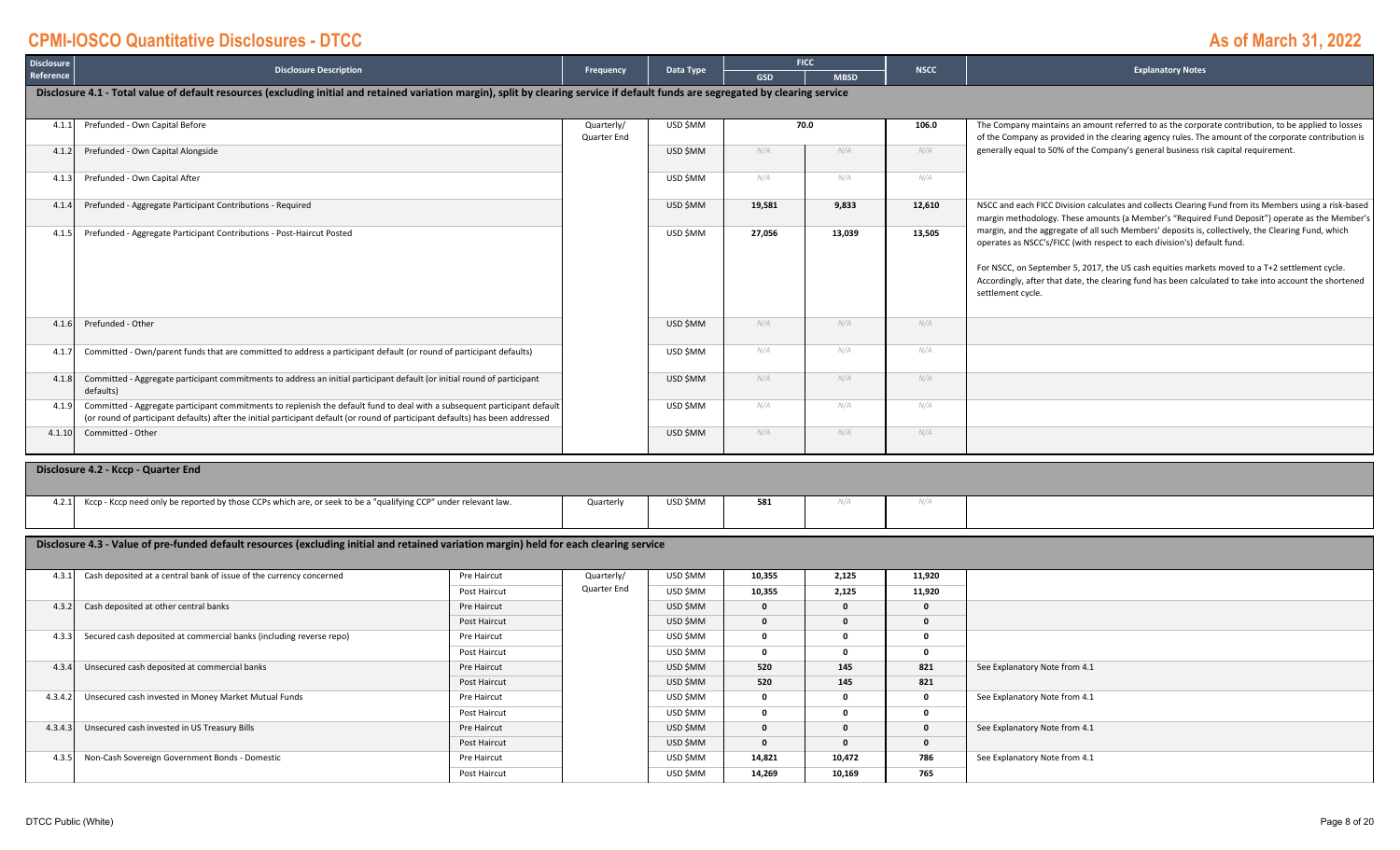**Disclosure**

| <b>Procreame</b><br>Reference | <b>Disclosure Description</b>                                                                                                                    |              | Frequency   | Data Type | <b>GSD</b>   | ____<br><b>MBSD</b> | <b>NSCC</b>  | <b>Explanatory Notes</b>      |  |  |  |  |
|-------------------------------|--------------------------------------------------------------------------------------------------------------------------------------------------|--------------|-------------|-----------|--------------|---------------------|--------------|-------------------------------|--|--|--|--|
|                               | Disclosure 4.3 - Value of pre-funded default resources (excluding initial and retained variation margin) held for each clearing service - Cont'd |              |             |           |              |                     |              |                               |  |  |  |  |
| 4.3.6                         | Non-Cash Sovereign Government Bonds - Other                                                                                                      | Pre Haircut  | Quarterly/  | USD \$MM  | $\mathbf{0}$ | $\mathbf 0$         | 0            |                               |  |  |  |  |
|                               |                                                                                                                                                  | Post Haircut | Quarter End | USD \$MM  | $\Omega$     | $\Omega$            | 0            |                               |  |  |  |  |
| 4.3.                          | Non-Cash Agency Bonds                                                                                                                            | Pre Haircut  |             | USD \$MM  | 2,071        | 649                 | $\mathbf{0}$ | See Explanatory Note from 4.1 |  |  |  |  |
|                               |                                                                                                                                                  | Post Haircut |             | USD \$MM  | 1,926        | 603                 | 0            |                               |  |  |  |  |
| 4.3.8                         | Non-Cash State/municipal bonds                                                                                                                   | Pre Haircut  |             | USD \$MM  | $\Omega$     | $\mathbf{0}$        | 0            |                               |  |  |  |  |
|                               |                                                                                                                                                  | Post Haircut |             | USD \$MM  |              | 0                   | 0            |                               |  |  |  |  |
| 4.3.9                         | Non-Cash Corporate bonds                                                                                                                         | Pre Haircut  |             | USD \$MM  |              | $\Omega$            | 0            |                               |  |  |  |  |
|                               |                                                                                                                                                  | Post Haircut |             | USD \$MM  | $\Omega$     | $\Omega$            | 0            |                               |  |  |  |  |
| 4.3.10                        | Non-Cash Equities                                                                                                                                | Pre Haircut  |             | USD \$MM  | $\Omega$     | $\Omega$            | $\Omega$     |                               |  |  |  |  |
|                               |                                                                                                                                                  | Post Haircut |             | USD \$MM  | $\mathbf{0}$ | $\mathbf{0}$        | $\mathbf{0}$ |                               |  |  |  |  |
| 4.3.11                        | Non-Cash Commodities - Gold                                                                                                                      | Pre Haircut  |             | USD \$MM  |              | $\Omega$            | 0            |                               |  |  |  |  |
|                               |                                                                                                                                                  | Post Haircut |             | USD \$MM  |              | $\Omega$            | 0            |                               |  |  |  |  |
| 4.3.12                        | Non-Cash Commodities - Other                                                                                                                     | Pre Haircut  |             | USD \$MM  |              | 0                   |              |                               |  |  |  |  |
|                               |                                                                                                                                                  | Post Haircut |             | USD \$MM  | $\Omega$     | $\Omega$            | $\mathbf{0}$ |                               |  |  |  |  |
| 4.3.13                        | Non-Cash Commodities - Mutual Funds / UCITs                                                                                                      | Pre Haircut  |             | USD \$MM  | $\Omega$     | $\Omega$            | 0            |                               |  |  |  |  |
|                               |                                                                                                                                                  | Post Haircut |             | USD \$MM  | $\mathbf{0}$ | $\mathbf{0}$        | 0            |                               |  |  |  |  |
| 4.3.14                        | Non-Cash Commodities - Other                                                                                                                     | Pre Haircut  |             | USD \$MM  | $\mathbf{0}$ | $\mathbf{0}$        | $\Omega$     |                               |  |  |  |  |
|                               |                                                                                                                                                  | Post Haircut |             | USD \$MM  | $\Omega$     | $\mathbf 0$         | $\mathbf{0}$ |                               |  |  |  |  |
| 4.3.15                        | In total.                                                                                                                                        | Pre Haircut  |             | USD \$MM  | 27,767       | 13,391              | 13,527       |                               |  |  |  |  |
|                               | Reported as at quarter end; Pre-Haircut and Post-Haircut                                                                                         | Post Haircut |             | USD \$MM  | 27,071       | 13,043              | 13,505       |                               |  |  |  |  |

**FICC**

#### **Disclosure 4.4 ‐ Credit Risk Disclosures**

|       | 4.4.1 State whether the CCP is subject to a minimum "Cover 1" or "Cover 2"<br>requirement in relation to total pre-funded default resources.                                                                                   |                                     | Quarterly |           | Cover 1 | Cover 1 | Cover 1 |                                                                                                                                                                                                                                     |
|-------|--------------------------------------------------------------------------------------------------------------------------------------------------------------------------------------------------------------------------------|-------------------------------------|-----------|-----------|---------|---------|---------|-------------------------------------------------------------------------------------------------------------------------------------------------------------------------------------------------------------------------------------|
| 4.4.2 | For each clearing service, state the number of business days within which the<br>CCP assumes it will close out the default when calculating credit exposures that<br>would potentially need to be covered by the default fund. |                                     |           | Bus. Davs |         |         |         | This is our risk horizon for liquidation and hedging of market risk.                                                                                                                                                                |
| 4.4.3 | For each clearing service, the estimated largest aggregate stress loss (in excess of initial<br>margin) that would be caused by the default of any single participant and its affiliates                                       | Peak Day/<br>Previous 12 Months     |           | USD ŚMM   | 2.080   | 4.542   | 2.034   | Amounts correspond to largest Cover 1 ratio. This may not correspond to the largest stress loss<br>amount observed during the look-back period.                                                                                     |
|       | (including transactions cleared for indirect participants) in extreme but plausible market<br>conditions. (Previous 12 Months)                                                                                                 | Mean Avg/<br>Previous 12 Months     |           | USD ŚMM   | 1.519   | 2.948   | 588     | In October 2020, a rule filing related to MBSD's stress testing program was approved by regulators,<br>henceforth MBSD results from October onwards are derived from a model that includes changes<br>described in the rule filing. |
| 4.4.4 | Report the number of business days, if any, on which the above amount (4.4.3)<br>exceeded actual pre-funded default resources (in excess of initial margin).                                                                   |                                     |           | Bus. Days |         | 0       |         |                                                                                                                                                                                                                                     |
| 4.4.5 | The amount in 4.4.3 which exceeded actual pre-funded default resources (in<br>excess of initial margin) (Previous 12 Months)                                                                                                   | Amt Exceeded/<br>Previous 12 Months |           | USD ŚMM   |         | n       |         |                                                                                                                                                                                                                                     |
| 4.4.6 | For each clearing service, the actual largest aggregate credit exposure (in excess of initial<br>margin) to any single participant and its affiliates (including transactions cleared for indirect                             | Peak Day/<br>Previous 12 Months     |           | USD SMM   | 41      |         | 186     | Amount represents Peak/Average VaR model back test results.                                                                                                                                                                         |
|       | participants) (Previous 12 Months)                                                                                                                                                                                             | Avg/<br>Previous 12 Months          |           | USD SMM   |         |         | 15      |                                                                                                                                                                                                                                     |
|       | 4.4.7 For each clearing service, the estimated largest aggregate stress loss (in excess of initial margin)<br>that would be caused by the default of any two participants and their affiliates (including                      | Peak Day/<br>Previous 12 Months     |           | USD SMM   | 3.292   | 7,599   | 3,209   | Amounts correspond to largest Cover 2 ratio. This may not correspond to the largest Cover-2 stress<br>loss amount observed during the look-back period.                                                                             |
|       | transactions cleared for indirect participants) in extreme but plausible market conditions<br>(Previous 12 Months)                                                                                                             | Mean Avg/<br>Previous 12 Months     |           | USD ŚMM   | 2.207   | 4.737   | 838     | In October 2020, a rule filing related to MBSD's stress testing program was approved by regulators,<br>henceforth MBSD results from October onwards are derived from a model that includes changes<br>described in the rule filing. |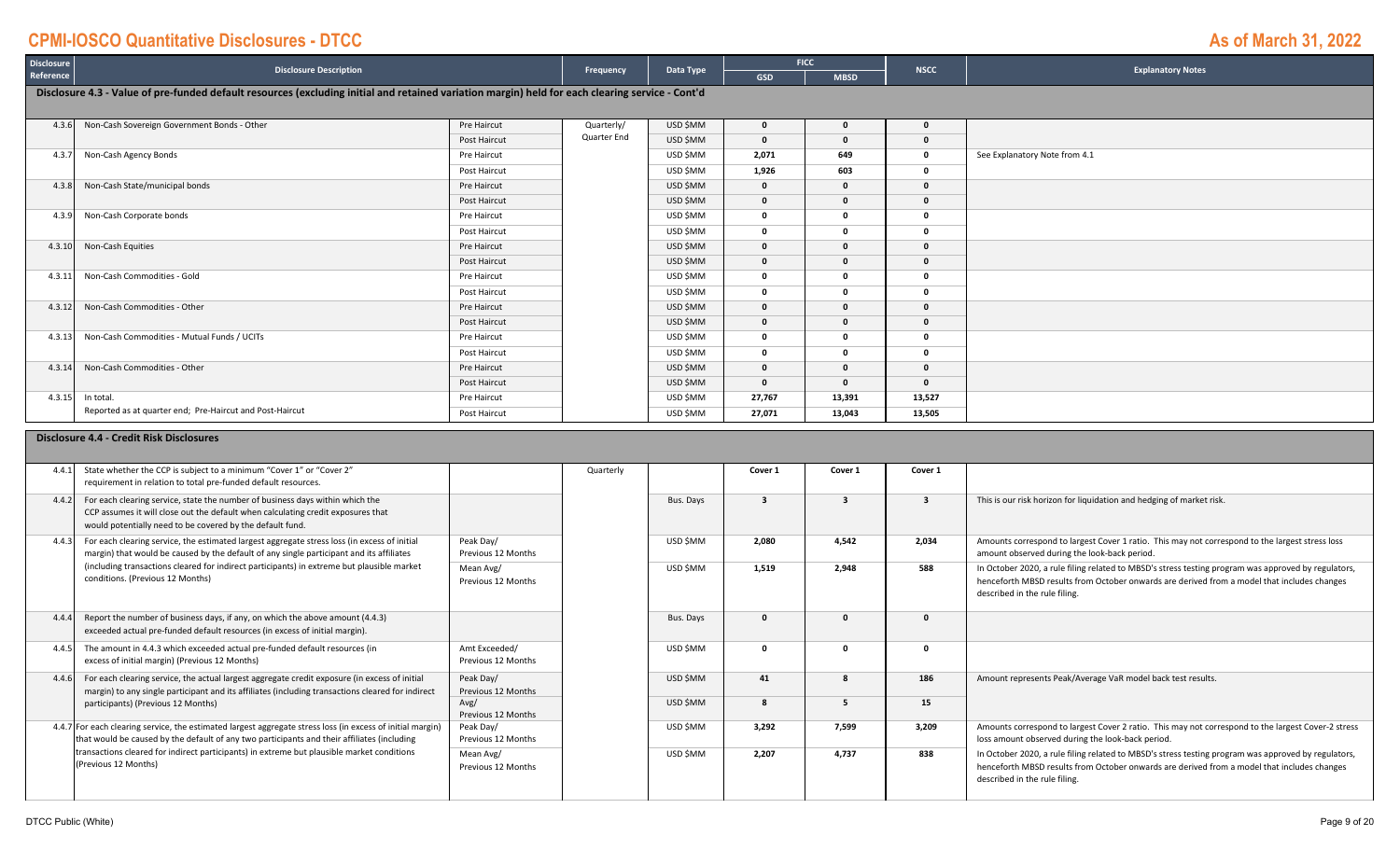| <b>Disclosure</b>                                       | <b>Disclosure Description</b>                                                                                                                                             |                                     | Frequency                     | Data Type  |                                                                                          | <b>FICC</b>                                                                              | <b>NSCC</b>                                                                                                                                                                                                                                                                                                                                                                                                                                                                                                                                                                                                                                                                          | <b>Explanatory Notes</b>                                                                                                                                                                                                                                                                                                                                                                                                                                                                                                                                                                         |  |  |
|---------------------------------------------------------|---------------------------------------------------------------------------------------------------------------------------------------------------------------------------|-------------------------------------|-------------------------------|------------|------------------------------------------------------------------------------------------|------------------------------------------------------------------------------------------|--------------------------------------------------------------------------------------------------------------------------------------------------------------------------------------------------------------------------------------------------------------------------------------------------------------------------------------------------------------------------------------------------------------------------------------------------------------------------------------------------------------------------------------------------------------------------------------------------------------------------------------------------------------------------------------|--------------------------------------------------------------------------------------------------------------------------------------------------------------------------------------------------------------------------------------------------------------------------------------------------------------------------------------------------------------------------------------------------------------------------------------------------------------------------------------------------------------------------------------------------------------------------------------------------|--|--|
| Reference                                               |                                                                                                                                                                           |                                     |                               |            | <b>GSD</b>                                                                               | <b>MBSD</b>                                                                              |                                                                                                                                                                                                                                                                                                                                                                                                                                                                                                                                                                                                                                                                                      |                                                                                                                                                                                                                                                                                                                                                                                                                                                                                                                                                                                                  |  |  |
|                                                         | Disclosure 4.4 - Credit Risk Disclosures - Cont'd                                                                                                                         |                                     |                               |            |                                                                                          |                                                                                          |                                                                                                                                                                                                                                                                                                                                                                                                                                                                                                                                                                                                                                                                                      |                                                                                                                                                                                                                                                                                                                                                                                                                                                                                                                                                                                                  |  |  |
| 4.4.8                                                   | Number of business days, if any, on which the above amount (4.4.7) exceeded<br>actual pre-funded default resources (in excess of initial margin) and by how<br>much.      |                                     | Quarterly                     | Bus. Days  | $\mathbf{0}$                                                                             | $\mathbf{0}$                                                                             | $\mathbf{0}$                                                                                                                                                                                                                                                                                                                                                                                                                                                                                                                                                                                                                                                                         | Total number of business days where the largest Cover 2 ratio per day exceeded 100% for the last 12<br>months of this test period. Excess amounts above pre-funded default resources (in excess of initial<br>margin) corresponding to these business days are referenced below in 4.4.9 explanatory notes.                                                                                                                                                                                                                                                                                      |  |  |
| 4.4.9                                                   | The amount in 4.4.7 which exceeded actual pre-funded default resources (in<br>excess of initial margin) (Previous 12 Months)                                              | Amt Exceeded/<br>Previous 12 Months |                               | USD \$MM   | $\Omega$                                                                                 | $\Omega$                                                                                 | $\Omega$                                                                                                                                                                                                                                                                                                                                                                                                                                                                                                                                                                                                                                                                             |                                                                                                                                                                                                                                                                                                                                                                                                                                                                                                                                                                                                  |  |  |
| 4.4.10                                                  | For each clearing service, what was the actual largest aggregate credit exposure<br>(in excess of initial margin) to any two participants and their affiliates (including | Peak Day/<br>Previous 12 Months     |                               | USD \$MM   | 46                                                                                       | $\mathbf{R}$                                                                             | 221                                                                                                                                                                                                                                                                                                                                                                                                                                                                                                                                                                                                                                                                                  | Amount represents Peak/Average VaR model back test results.                                                                                                                                                                                                                                                                                                                                                                                                                                                                                                                                      |  |  |
|                                                         |                                                                                                                                                                           | Avg/<br>Previous 12 Months          |                               | USD \$MM   | 10                                                                                       | -5                                                                                       | 18                                                                                                                                                                                                                                                                                                                                                                                                                                                                                                                                                                                                                                                                                   |                                                                                                                                                                                                                                                                                                                                                                                                                                                                                                                                                                                                  |  |  |
|                                                         | Disclosure 5.1 - Assets eligible as initial margin, and the respective haircuts applied                                                                                   |                                     |                               |            |                                                                                          |                                                                                          |                                                                                                                                                                                                                                                                                                                                                                                                                                                                                                                                                                                                                                                                                      |                                                                                                                                                                                                                                                                                                                                                                                                                                                                                                                                                                                                  |  |  |
|                                                         | 5.1.1 Assets eligible as initial margin and the respective haircuts applied                                                                                               |                                     | Update as changes             | Website/   |                                                                                          | http://www.dtcc. http://www.dtcc. http://www.dtcc.                                       |                                                                                                                                                                                                                                                                                                                                                                                                                                                                                                                                                                                                                                                                                      | GSD: Section: "SCHEDULE OF HAIRCUTS FOR ELIGIBLE CLEARING FUND SECURITIES"                                                                                                                                                                                                                                                                                                                                                                                                                                                                                                                       |  |  |
|                                                         |                                                                                                                                                                           |                                     | are made                      | Hyperlink  | com/~/media/Fil                                                                          | com/~/media/Fil com/~/media/Fil                                                          |                                                                                                                                                                                                                                                                                                                                                                                                                                                                                                                                                                                                                                                                                      | MBSD: Section: "SCHEDULE OF HAIRCUTS FOR ELIGIBLE CLEARING FUND SECURITIES"<br>NSCC: Section: "PROCEDURE XV", "III. Collateral Value of Eligible Clearing Fund Securities"                                                                                                                                                                                                                                                                                                                                                                                                                       |  |  |
|                                                         |                                                                                                                                                                           |                                     |                               |            | gal/rules/ficc_go  gal/rules/ficc_mb  gal/rules/nscc_ru                                  | es/Downloads/le es/Downloads/le es/Downloads/le                                          |                                                                                                                                                                                                                                                                                                                                                                                                                                                                                                                                                                                                                                                                                      |                                                                                                                                                                                                                                                                                                                                                                                                                                                                                                                                                                                                  |  |  |
|                                                         |                                                                                                                                                                           |                                     |                               |            | v_rules.pdf                                                                              | sd_rules.pdf                                                                             | les.pdf                                                                                                                                                                                                                                                                                                                                                                                                                                                                                                                                                                                                                                                                              |                                                                                                                                                                                                                                                                                                                                                                                                                                                                                                                                                                                                  |  |  |
|                                                         |                                                                                                                                                                           |                                     |                               |            |                                                                                          |                                                                                          |                                                                                                                                                                                                                                                                                                                                                                                                                                                                                                                                                                                                                                                                                      |                                                                                                                                                                                                                                                                                                                                                                                                                                                                                                                                                                                                  |  |  |
|                                                         | Disclosure 5.2 - Assets Eligible for pre-funded participant contributions to the default resources, and the respective haircuts applied (if different from 5.1)           |                                     |                               |            |                                                                                          |                                                                                          |                                                                                                                                                                                                                                                                                                                                                                                                                                                                                                                                                                                                                                                                                      |                                                                                                                                                                                                                                                                                                                                                                                                                                                                                                                                                                                                  |  |  |
| 5.2.1                                                   | Assets Eligible for pre-funded participant contributions to the default resources, and the respective haircuts applied (if<br>different from 5.1)                         |                                     | Update as changes<br>are made |            | See 5.1                                                                                  | See 5.1                                                                                  | See 5.1                                                                                                                                                                                                                                                                                                                                                                                                                                                                                                                                                                                                                                                                              |                                                                                                                                                                                                                                                                                                                                                                                                                                                                                                                                                                                                  |  |  |
|                                                         | Disclosure 5.3 - Results of testing of haircuts                                                                                                                           |                                     |                               |            |                                                                                          |                                                                                          |                                                                                                                                                                                                                                                                                                                                                                                                                                                                                                                                                                                                                                                                                      |                                                                                                                                                                                                                                                                                                                                                                                                                                                                                                                                                                                                  |  |  |
| 5.3.1                                                   | Confidence interval targeted through the calculation of haircuts                                                                                                          |                                     | Quarterly                     | Percentage | 99%                                                                                      | 99%                                                                                      | 99%                                                                                                                                                                                                                                                                                                                                                                                                                                                                                                                                                                                                                                                                                  |                                                                                                                                                                                                                                                                                                                                                                                                                                                                                                                                                                                                  |  |  |
| 5.3.2                                                   | Assumed holding/liquidation period for the assets accepted                                                                                                                |                                     |                               | Bus. Days  | $\overline{\mathbf{3}}$                                                                  | $\mathbf{3}$                                                                             | $\mathbf{3}$                                                                                                                                                                                                                                                                                                                                                                                                                                                                                                                                                                                                                                                                         | See Explanatory Note from 4.4.2                                                                                                                                                                                                                                                                                                                                                                                                                                                                                                                                                                  |  |  |
| 5.3.3<br>Look-back period used for testing the haircuts |                                                                                                                                                                           |                                     |                               | 10+ years  | $10+$ years                                                                              | $10+$ years                                                                              | For Treasury and Agencies the lookback period, "10+ years", starts Jan 1, 2008 and continues to the<br>last day of this quarter tested & reported herewith. Similar to current scenario selection or retention<br>approach, where Historic Stress Scenario Dates are selected from a timespan of more than 10 years<br>(utilizing a fixed start date and extending the end date), or retained for all Historic Scenario Dates<br>previously derived which are on or after Jan 1, 2008. For Mortgages, Historic Stress Scenarios are<br>selected from a 10+ years look-back period starting in 2002 and applied to CUSIPs selected from the 3<br>months of the quarterly test period. |                                                                                                                                                                                                                                                                                                                                                                                                                                                                                                                                                                                                  |  |  |
| 5.3.4                                                   | Number of days during the look-back period on which the fall in value during the assumed holding/liquidation period<br>exceeded the haircut on an asset.                  |                                     |                               | Bus. Days  | <b>Treasury total of</b><br>16 days.<br>Mortgages total<br>of 62 days.<br>Agency 0 days. | Treasury total of<br>16 days.<br><b>Mortgages total</b><br>of 62 days.<br>Agency 0 days. | Treasury total of<br>16 days.<br>Mortgages total<br>of 62 days.<br>Agency 0 days.                                                                                                                                                                                                                                                                                                                                                                                                                                                                                                                                                                                                    | See 5.1 for list of eligible assets and the respective haircuts applied.<br>For Treasuries, based on the "10 years +" lookback period (including 2008 and onward), 4 days for 20<br>yrs. and 16 days for 30 yrs. tenors were observed, where a change in rate caused a breach of<br>respective HC. The total day count for Treasuries is 16 (of which 4 days caused a breach for both<br>tenors, 20 & 30 yrs.). For Mortgages there were 62 days in Q1 2022 where at least one breach<br>occurred. In total, the stress return (loss) for 11 CUSIPs under two historic stress scenarios breached |  |  |

the current HC. For Agencies no breaches were observed under current HCs.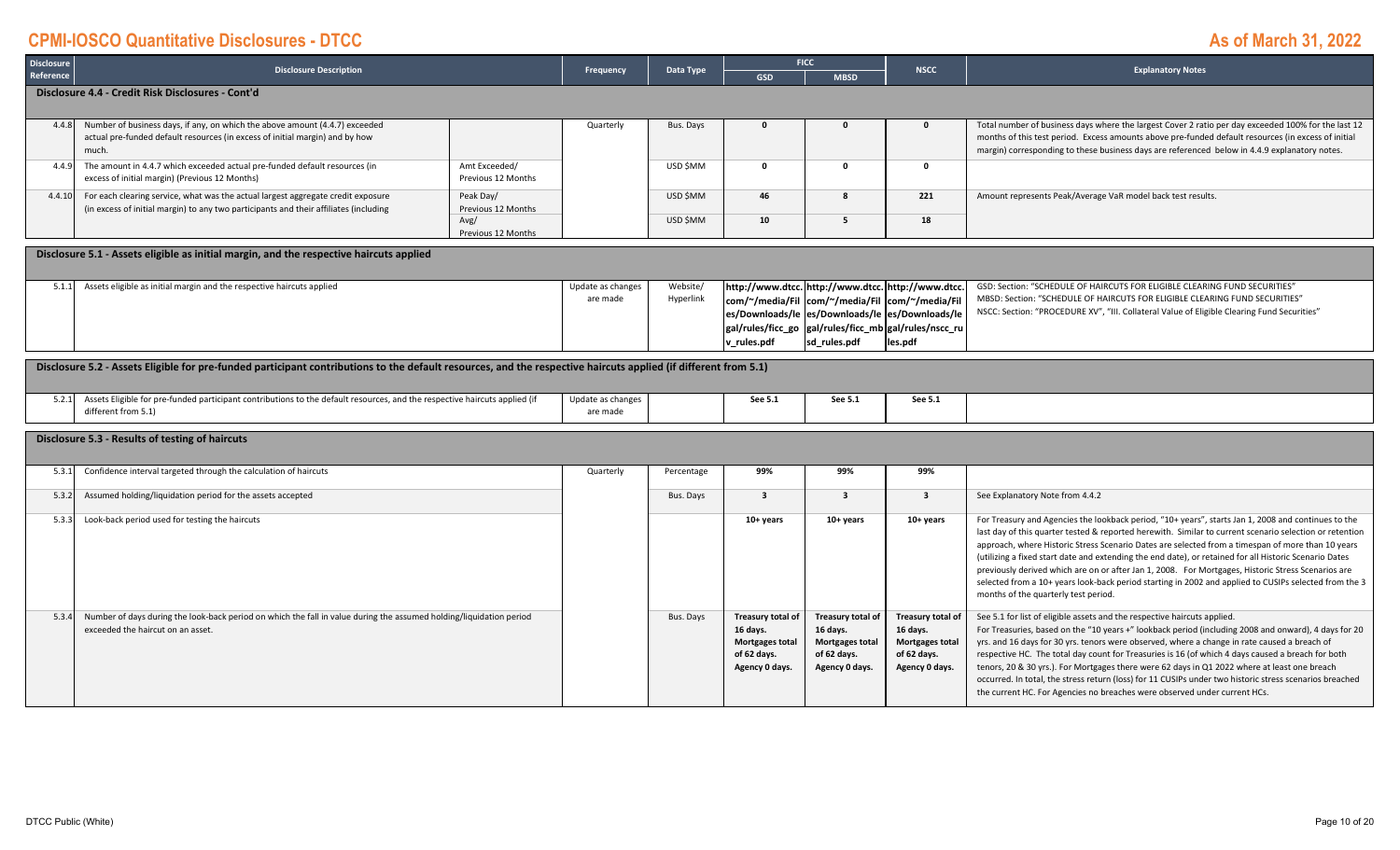| <b>Disclosure</b> | <b>Disclosure Description</b>                                                                                                                                                                                                                                                                                       |                                     | Frequency                     | Data Type  | <b>FICC</b>             | <b>NSCC</b>             | <b>Explanatory Notes</b> |                                                                                                                                                         |  |  |  |  |
|-------------------|---------------------------------------------------------------------------------------------------------------------------------------------------------------------------------------------------------------------------------------------------------------------------------------------------------------------|-------------------------------------|-------------------------------|------------|-------------------------|-------------------------|--------------------------|---------------------------------------------------------------------------------------------------------------------------------------------------------|--|--|--|--|
| Reference         |                                                                                                                                                                                                                                                                                                                     |                                     |                               |            | <b>GSD</b>              | <b>MBSD</b>             |                          |                                                                                                                                                         |  |  |  |  |
|                   | Disclosure 6.1 - Total initial margin required split by house, client gross, client net and total (if not segregated)                                                                                                                                                                                               |                                     |                               |            |                         |                         |                          |                                                                                                                                                         |  |  |  |  |
| 6.1.1             | Total initial margin required split by house, client gross, client net and total (if not segregated)                                                                                                                                                                                                                | House (Net)                         | Quarterly                     | USD \$MM   | 19,581                  | 9,833                   | 12,610                   | See Explanatory Note from 4.1.4                                                                                                                         |  |  |  |  |
|                   |                                                                                                                                                                                                                                                                                                                     | Client (Gross)                      |                               | USD \$MM   | N/A <sup>1</sup>        | $N/A$ <sup>1</sup>      | N/A <sup>1</sup>         |                                                                                                                                                         |  |  |  |  |
|                   |                                                                                                                                                                                                                                                                                                                     | Client (Net)                        |                               | USD \$MM   | N/A <sup>1</sup>        | $N/A$ <sup>1</sup>      | N/A <sup>1</sup>         | Not applicable. GSD/MBSD/NSCC does not hold client margin. See NSCC/FICC's Disclosure<br>Frameworks, Principle 14 discussion.                           |  |  |  |  |
|                   |                                                                                                                                                                                                                                                                                                                     | Total                               |                               | USD \$MM   | 19,581                  | 9,833                   | 12,610                   |                                                                                                                                                         |  |  |  |  |
|                   | Disclosure 6.2 - For each clearing service, total initial margin required, split by house and client (or combined total if not segregated)<br>Not applicable. GSD/MBSD/NSCC does not hold client margin. See NSCC/FICC's Disclosure<br>Frameworks, Principle 14 discussion. For aggregate numbers, see 6.1.1 above. |                                     |                               |            |                         |                         |                          |                                                                                                                                                         |  |  |  |  |
|                   | Disclosure 6.3 - Initial Margin rates on individual contracts, where the CCP sets such rates                                                                                                                                                                                                                        |                                     |                               |            |                         |                         |                          |                                                                                                                                                         |  |  |  |  |
| 6.3.1             | Initial Margin rates on individual contracts where the CCP sets such rates                                                                                                                                                                                                                                          |                                     | Update as changes<br>are made |            | N/A                     | N/A                     | N/A                      |                                                                                                                                                         |  |  |  |  |
|                   | Disclosure 6.4 - Type of initial margin model used (e.g. portfolio simulation or risk aggregation) for each clearing service and the key model design parameters for each initial margin model applied to that clearing servic                                                                                      |                                     |                               |            |                         |                         |                          |                                                                                                                                                         |  |  |  |  |
| 6.4.1             | Type of initial margin model used (e.g. portfolio simulation or risk aggregation) for each clearing service and the key model                                                                                                                                                                                       |                                     | Update as changes             |            | Historical              | Historical              | Parametric               |                                                                                                                                                         |  |  |  |  |
|                   | design parameters for each initial margin model applied to that clearing service                                                                                                                                                                                                                                    |                                     | are made                      |            | Simulation +<br>Haircut | Simulation +<br>Haircut | VaR + Haircut            |                                                                                                                                                         |  |  |  |  |
|                   |                                                                                                                                                                                                                                                                                                                     |                                     |                               |            |                         |                         |                          |                                                                                                                                                         |  |  |  |  |
|                   | Disclosure 6.5 - Results of back-testing of initial margin. At a minimum, this should include, for each clearing service and each initial margin model applied to that clearing service                                                                                                                             |                                     |                               |            |                         |                         |                          |                                                                                                                                                         |  |  |  |  |
| 6.5.1             | Number of times over the past twelve months that margin coverage held against any account<br>fell below the actual marked-to-market exposure of that member account - based on daily<br>back-testing results                                                                                                        | Once-a-day/<br>Previous 12 Months   | Quarterly                     | Count      | 209                     | 25                      | 90                       |                                                                                                                                                         |  |  |  |  |
| 6.5.2             | Number of observations ([Number of accounts * number of days])                                                                                                                                                                                                                                                      | Previous 12 Months                  |                               | Count      | 29,656                  | 16,251                  | 31,698                   |                                                                                                                                                         |  |  |  |  |
| 6.5.              | Achieved coverage level [aggregate CCP-level backtest coverage]                                                                                                                                                                                                                                                     | Previous 12 Months                  |                               | Percentage | 99.3%                   | 99.8%                   | 99.7%                    |                                                                                                                                                         |  |  |  |  |
| 6.5.4             | Where breaches of initial margin coverage (as defined in 6.5(a)) have occurred, report on size<br>of uncovered exposure                                                                                                                                                                                             | Peak Size/<br>Previous 12 Months    |                               | USD \$MM   | 178                     | 28                      | 161                      |                                                                                                                                                         |  |  |  |  |
| 6.5.              | Where breaches of initial margin coverage (as defined in 6.5(a)) have occurred, report on size<br>of uncovered exposure                                                                                                                                                                                             | Average Size/<br>Previous 12 Months |                               | USD \$MM   | 9                       | $\overline{\mathbf{3}}$ | 13                       |                                                                                                                                                         |  |  |  |  |
|                   | Disclosure 6.6 - Average Total Variation Margin Paid to the CCP by participants each business                                                                                                                                                                                                                       |                                     |                               |            |                         |                         |                          |                                                                                                                                                         |  |  |  |  |
| 6.6.1             | Average Total Variation Margin Paid to the CCP by participants each business day                                                                                                                                                                                                                                    | Average                             | Quarterly                     | USD \$MM   | 3,763                   | 3,865                   | 1,424                    | For GSD, VM is a cash pass-through process across the members; for MBSD and NSCC, VM charges are<br>included as part of the Clearing Fund requirements. |  |  |  |  |
|                   |                                                                                                                                                                                                                                                                                                                     |                                     |                               |            |                         |                         |                          | MTM debits were aggregated across all members to reflect the variation margin paid to all members.                                                      |  |  |  |  |
|                   | Disclosure 6.7 - Maximum total variation margin paid to the CCP on any given business day over the period                                                                                                                                                                                                           |                                     |                               |            |                         |                         |                          |                                                                                                                                                         |  |  |  |  |
|                   | Maximum total variation margin paid to the CCP on any given business day over the period                                                                                                                                                                                                                            | Maximum                             | Quarterly                     | USD SMM    | 6,687                   | 8,042                   | 6,218                    | See Explanatory Note from 6.6                                                                                                                           |  |  |  |  |
| 6.7.1             |                                                                                                                                                                                                                                                                                                                     |                                     |                               |            |                         |                         |                          |                                                                                                                                                         |  |  |  |  |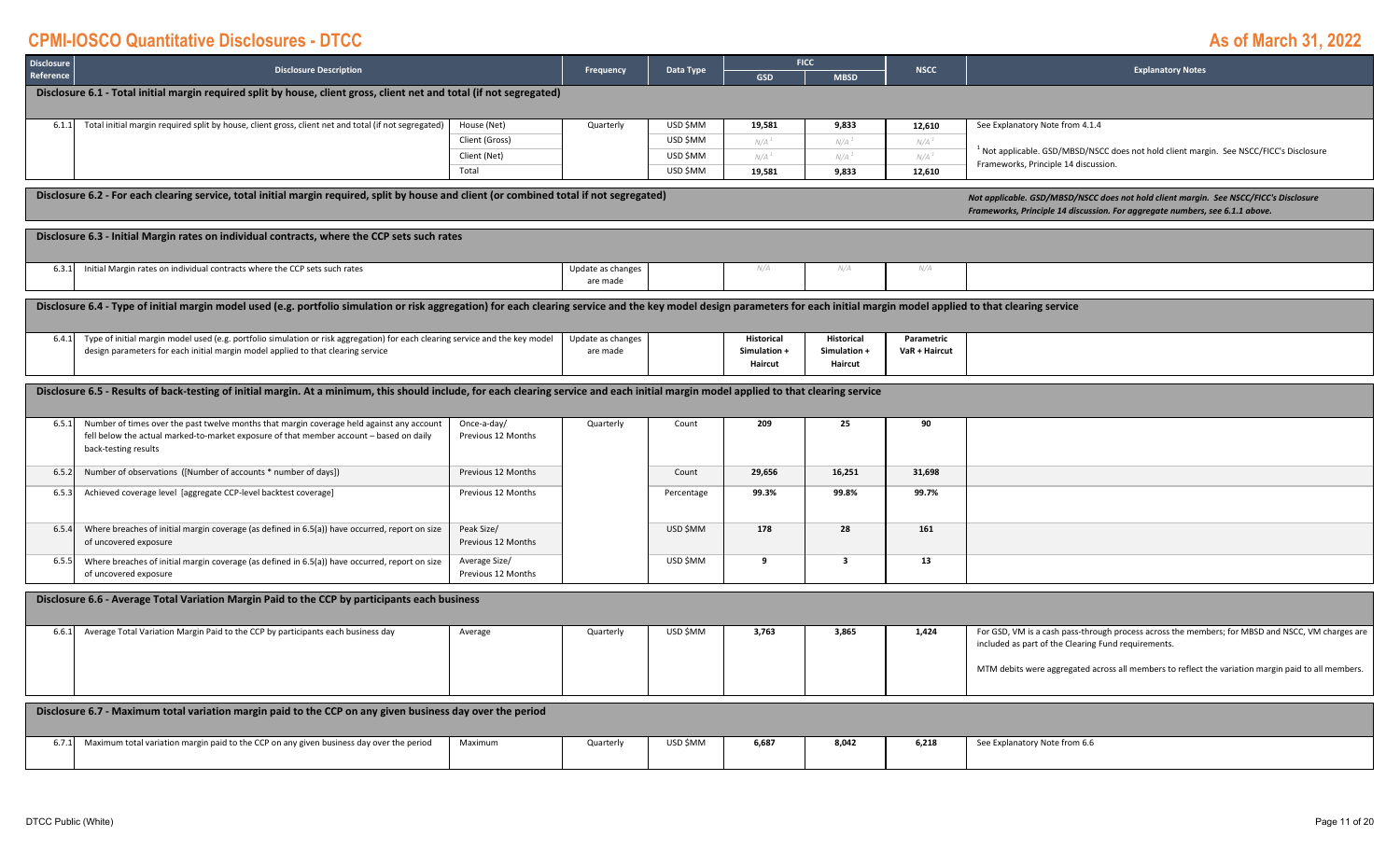| <b>Disclosure</b> | <b>Disclosure Description</b>                                                                                                                                                                                                                                                                                        |                             | Frequency                 | Data Type | <b>FICC</b>  |             | <b>NSCC</b>  | <b>Explanatory Notes</b>                                                                                                                                                                                                                                                                                                                                                                                                                                                                                                                                                                                                            |
|-------------------|----------------------------------------------------------------------------------------------------------------------------------------------------------------------------------------------------------------------------------------------------------------------------------------------------------------------|-----------------------------|---------------------------|-----------|--------------|-------------|--------------|-------------------------------------------------------------------------------------------------------------------------------------------------------------------------------------------------------------------------------------------------------------------------------------------------------------------------------------------------------------------------------------------------------------------------------------------------------------------------------------------------------------------------------------------------------------------------------------------------------------------------------------|
| Reference         |                                                                                                                                                                                                                                                                                                                      |                             |                           |           | <b>GSD</b>   | <b>MBSD</b> |              |                                                                                                                                                                                                                                                                                                                                                                                                                                                                                                                                                                                                                                     |
|                   | Disclosure 6.8 - Maximum aggregate initial margin call on any given business day over the period                                                                                                                                                                                                                     |                             |                           |           |              |             |              |                                                                                                                                                                                                                                                                                                                                                                                                                                                                                                                                                                                                                                     |
| 6.8.1             | Maximum aggregate initial margin call on any given business day over the period                                                                                                                                                                                                                                      | Maximum                     | Quarterly                 | USD \$MM  | 2.571        | 2.677       | 9,523        | Amount represents the largest aggregate deficit over amounts on deposit. This is the actual call made,<br>to be reduced by any excess collateral that was held. Call amount would be inclusive of any intraday<br>calls made.                                                                                                                                                                                                                                                                                                                                                                                                       |
|                   | <b>Disclosure 7.1 - Liquidity Risk</b>                                                                                                                                                                                                                                                                               |                             |                           |           |              |             |              |                                                                                                                                                                                                                                                                                                                                                                                                                                                                                                                                                                                                                                     |
|                   |                                                                                                                                                                                                                                                                                                                      |                             |                           |           |              |             |              |                                                                                                                                                                                                                                                                                                                                                                                                                                                                                                                                                                                                                                     |
| 7.1.1             | State whether the clearing service maintains sufficient liquid resources to 'Cover 1' or 'Cover 2'.                                                                                                                                                                                                                  |                             | Quarterly/<br>Quarter End |           | Cover 1      | Cover 1     | Cover 1      |                                                                                                                                                                                                                                                                                                                                                                                                                                                                                                                                                                                                                                     |
| 7.1.2             | Size and composition of qualifying liquid resources for each clearing service; (a) Cash deposited at a central bank of issue of<br>the currency concerned                                                                                                                                                            |                             |                           | USD \$MM  | 10,355       | 2,125       | 22,898       |                                                                                                                                                                                                                                                                                                                                                                                                                                                                                                                                                                                                                                     |
| 7.1.3             | Size and composition of qualifying liquid resources for each clearing service; (b) Cash deposited at other central banks                                                                                                                                                                                             |                             |                           | USD \$MM  | $\mathbf 0$  | $\Omega$    | $\mathbf{o}$ |                                                                                                                                                                                                                                                                                                                                                                                                                                                                                                                                                                                                                                     |
| 7.1.4             | Size and composition of qualifying liquid resources for each clearing service; (c) Secured cash<br>deposited at commercial banks (including reverse repo)                                                                                                                                                            | Repo Only                   |                           | USD \$MM  | $\mathbf{o}$ | $\Omega$    | $\Omega$     |                                                                                                                                                                                                                                                                                                                                                                                                                                                                                                                                                                                                                                     |
| 7.1.5             | Size and composition of qualifying liquid resources for each clearing service; (d) Unsecured<br>cash deposited at commercial banks                                                                                                                                                                                   | Commercial Bank<br>Deposits |                           | USD \$MM  | 520          | 145         | 1,866        |                                                                                                                                                                                                                                                                                                                                                                                                                                                                                                                                                                                                                                     |
|                   |                                                                                                                                                                                                                                                                                                                      | Money Market Funds          |                           | USD \$MM  | $\mathbf 0$  | $\Omega$    | 0            |                                                                                                                                                                                                                                                                                                                                                                                                                                                                                                                                                                                                                                     |
|                   |                                                                                                                                                                                                                                                                                                                      | US Treasury Bills           |                           | USD \$MM  | $\mathbf{0}$ | $\Omega$    | $\mathbf{0}$ |                                                                                                                                                                                                                                                                                                                                                                                                                                                                                                                                                                                                                                     |
|                   | Size and composition of qualifying liquid resources for each clearing service; (e) secured committed lines of credit (ie those<br>7.1.6<br>for which collateral/security will be provided by the CCP if drawn) including committed foreign exchange swaps and<br>committed repos                                     |                             |                           | USD \$MM  | 86.798       | 53,461      | 9,300        | For FICC, amount represents the assigned total amount of rules-based facility, Capped Contingency<br>Liquidity Facility ("CCLF") for the reported quarter. For NSCC, the amount represents a secured line of<br>credit with a syndicate of lenders.                                                                                                                                                                                                                                                                                                                                                                                 |
| 7.1.7             | Size and composition of qualifying liquid resources for each clearing service; (f) unsecured committed lines of credit (ie<br>which the CCP may draw without providing collateral/security)                                                                                                                          |                             |                           | USD \$MM  | N/A          | N/A         | N/A          |                                                                                                                                                                                                                                                                                                                                                                                                                                                                                                                                                                                                                                     |
| 7.1.8             | Size and composition of qualifying liquid resources for each clearing service; (g) highly marketable collateral held in custody<br>and investments that are readily available and convertible into cash with prearranged and highly reliable funding<br>arrangements even in extreme but plausible market conditions |                             |                           | USD \$MM  | 16,892       | 11,121      | 786          | Amounts include Clearing Fund securities.                                                                                                                                                                                                                                                                                                                                                                                                                                                                                                                                                                                           |
| 7.1.9             | Size and composition of qualifying liquid resources for each clearing service; (h) other                                                                                                                                                                                                                             |                             |                           | USD \$MM  | $\mathbf{0}$ | $\Omega$    | $\mathbf{o}$ | For GSD and MBSD, the portfolio of a defaulting member comprised of highly marketable collateral<br>would also be available as a liquidity resource. Value and composition of that portfolio would vary by<br>day and by member. At quarter end, GSD observed \$39,593MM and MBSD observed \$1,051MM in<br>repo value of Underlying Securities. 3/31/22 was not an MBSD class-settlement day.<br>For NSCC, Supplemental Liquidity Deposit ('SLD') program provides for additional rules-based liquidity<br>resources. As of 3/31/22 there were no SLD deposits on hand. Please see Supplemental Note for<br>additional information. |
|                   |                                                                                                                                                                                                                                                                                                                      |                             |                           |           |              |             |              | Resources reported in Section 7.1 are as of 3/31/22 and do not correspond to the dates of the actual<br>largest obligations.                                                                                                                                                                                                                                                                                                                                                                                                                                                                                                        |
| 7.1.10            | State whether the CCP has routine access to central bank liquidity or facilities.                                                                                                                                                                                                                                    |                             |                           |           | N/A          | N/A         | N/A          |                                                                                                                                                                                                                                                                                                                                                                                                                                                                                                                                                                                                                                     |
| 7.1.11            | Details regarding the schedule of payments or priority for allocating payments, if such exists, and any applicable rule, policy,<br>procedure, and governance arrangement around such decision making.                                                                                                               |                             |                           |           | N/A          | N/A         | N/A          |                                                                                                                                                                                                                                                                                                                                                                                                                                                                                                                                                                                                                                     |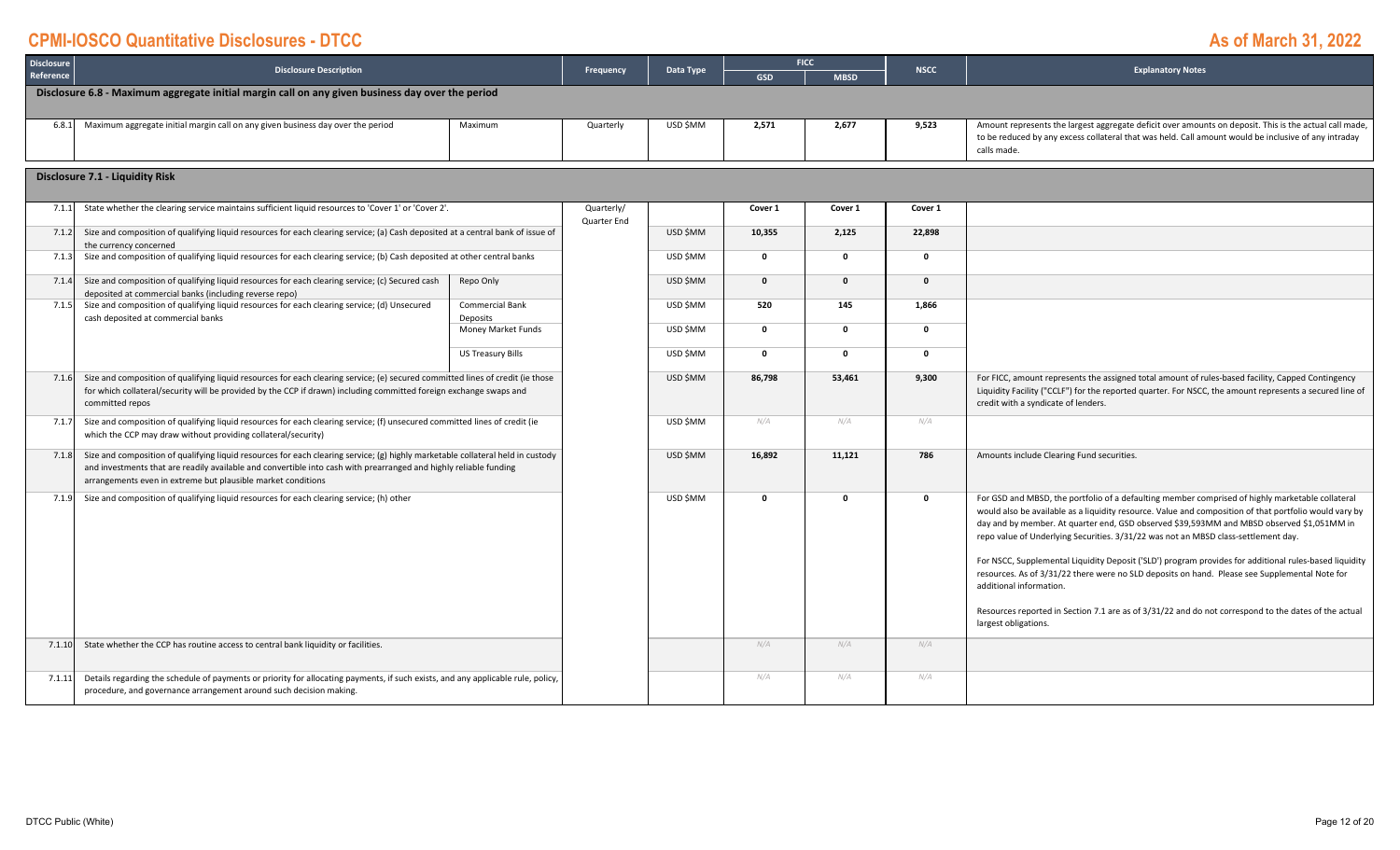| <b>Disclosure</b><br>Reference | <b>Disclosure Description</b>                                                                                                                                                                                                                                                                                   | Frequency                     | Data Type  | <b>GSD</b>                                           | <b>FICC</b><br><b>MBSD</b>                                                                                                                      | <b>NSCC</b>                                                                                                                                            | <b>Explanatory Notes</b>                                                                                                                                                                                                                                                                                                                                                                                                                                                                                                                                                                            |  |  |  |
|--------------------------------|-----------------------------------------------------------------------------------------------------------------------------------------------------------------------------------------------------------------------------------------------------------------------------------------------------------------|-------------------------------|------------|------------------------------------------------------|-------------------------------------------------------------------------------------------------------------------------------------------------|--------------------------------------------------------------------------------------------------------------------------------------------------------|-----------------------------------------------------------------------------------------------------------------------------------------------------------------------------------------------------------------------------------------------------------------------------------------------------------------------------------------------------------------------------------------------------------------------------------------------------------------------------------------------------------------------------------------------------------------------------------------------------|--|--|--|
|                                | Disclosure 7.2 - Size and composition of any supplementary liquidity risk resources for each clearing service above those qualifying liquid resources above.                                                                                                                                                    |                               |            |                                                      |                                                                                                                                                 |                                                                                                                                                        |                                                                                                                                                                                                                                                                                                                                                                                                                                                                                                                                                                                                     |  |  |  |
| 7.2.1                          | Size and composition of any supplementary liquidity risk resources for each clearing service above those qualifying liquid<br>resources in 7.1                                                                                                                                                                  | Quarterly/<br>Quarter End     | USD \$MM   | GSD can use<br>collateralized loans<br>as additional | MBSD can use<br>collateralized loans<br>from clearing banks from clearing banks<br>as additional<br>liquidity resources.   liquidity resources. | NSCC can use<br>collateralized<br>loans/equity repo<br>utilizing the cash<br>market securities<br>that were destined<br>to defaulter as<br>collateral. |                                                                                                                                                                                                                                                                                                                                                                                                                                                                                                                                                                                                     |  |  |  |
|                                | <b>Disclosure 7.3 - Liquidity Risk</b>                                                                                                                                                                                                                                                                          |                               |            |                                                      |                                                                                                                                                 |                                                                                                                                                        |                                                                                                                                                                                                                                                                                                                                                                                                                                                                                                                                                                                                     |  |  |  |
| 7.3.1                          | Estimated largest same-day and, where relevant, intraday and multiday payment obligation in total that would be caused by<br>the default of any single participant and its affiliates (including transactions cleared for indirect participants) in extreme but<br>plausible market conditions                  | Forward looking/<br>Quarterly | USD \$MM   | 53,125                                               | 25,857                                                                                                                                          | 34,492                                                                                                                                                 | For GSD and MBSD, values are estimated liquidity obligations post netting that are based on trades<br>that are due to settle the following business day.<br>For NSCC, values are estimated liquidity obligations that are based on multi-day obligations throughout<br>the (T+2) settlement cycle plus the Long Allocation and CALM offsets.                                                                                                                                                                                                                                                        |  |  |  |
| 7.3.2                          | Number of business days, if any, on which the above amount exceeded its qualifying liquid resources (identified as in 7.1,<br>and available at the point the breach occurred), and by how much.                                                                                                                 | Quarterly                     | Bus. Days  | $\mathbf 0$                                          | $\mathbf 0$                                                                                                                                     | 1                                                                                                                                                      | See Supplemental Note                                                                                                                                                                                                                                                                                                                                                                                                                                                                                                                                                                               |  |  |  |
| 7.3.3                          |                                                                                                                                                                                                                                                                                                                 |                               | USD \$MM   | $\mathbf 0$                                          | $\mathbf{0}$                                                                                                                                    | 135                                                                                                                                                    |                                                                                                                                                                                                                                                                                                                                                                                                                                                                                                                                                                                                     |  |  |  |
| 7.3.4                          | Actual largest intraday and multiday payment obligation of a single participant and its affiliates (including transactions<br>cleared for indirect participants) over the past twelve months; Peak day amount in previous twelve months                                                                         | Previous 12 Months            | USD \$MM   | 71,404                                               | 54,346                                                                                                                                          | 38,611                                                                                                                                                 | GSD/MBSD/NSCC did not experience a default event nor did any Member fail to satisfy payment<br>obligations. NSCC reflects multi-day settlement obligations. For GSD and MBSD, values are estimated<br>liquidity obligations post netting that are based on trades that are due to settle the following business<br>day. This total reflects, where relevant, intraday and multiday payment obligation that would be<br>caused by the default of any single participant and its affiliates (including transactions cleared for<br>indirect participants) in extreme but plausible market conditions. |  |  |  |
| 7.3.5                          | Estimated largest same-day and, where relevant, intraday and multiday payment obligation in each relevant currency that<br>would be caused by the default of any single participant and its affiliates (including transactions cleared for indirect<br>participants) in extreme but plausible market conditions | Forward looking/<br>Quarterly | USD \$MM   | 53,125                                               | 25,857                                                                                                                                          | 34,492                                                                                                                                                 | See Explanatory Note from 7.3.1                                                                                                                                                                                                                                                                                                                                                                                                                                                                                                                                                                     |  |  |  |
| 7.3.6                          | Number of business days, if any, on which the above amounts exceeded its qualifying liquid resources in each relevant<br>currency (as identified in 7.1 and available at the point the breach occurred), and by how much                                                                                        | Quarterly                     | Bus. Days  | $\mathbf 0$                                          | $\mathbf{0}$                                                                                                                                    | $\mathbf{1}$                                                                                                                                           | See Supplemental Note                                                                                                                                                                                                                                                                                                                                                                                                                                                                                                                                                                               |  |  |  |
| 7.3.7                          |                                                                                                                                                                                                                                                                                                                 |                               | USD \$MM   | $\mathbf{0}$                                         | $\mathbf 0$                                                                                                                                     | 135                                                                                                                                                    |                                                                                                                                                                                                                                                                                                                                                                                                                                                                                                                                                                                                     |  |  |  |
|                                | Disclosure 12.1 - Percentage of settlements by value effected using a DvP, DvD or PvP settlement mechanism                                                                                                                                                                                                      |                               |            |                                                      |                                                                                                                                                 |                                                                                                                                                        |                                                                                                                                                                                                                                                                                                                                                                                                                                                                                                                                                                                                     |  |  |  |
| 12.1.1                         | Percentage of settlements by value effected using a DvP settlement mechanism                                                                                                                                                                                                                                    | Quarterly                     | Percentage | 100%                                                 | 100%                                                                                                                                            | 100%                                                                                                                                                   | FICC data provided with respect to GSD GCF Repo and non-GCF Repo CCP services and MBSD clearing<br>services.                                                                                                                                                                                                                                                                                                                                                                                                                                                                                        |  |  |  |
| 12.1.2                         | Percentage of settlements by value effected using a DvD settlement mechanism                                                                                                                                                                                                                                    |                               | Percentage | N/A                                                  | N/A                                                                                                                                             | N/A                                                                                                                                                    | NSCC data provided with respect to CNS, NSCC's CCP service, which uses a model 2 DvP Settlement                                                                                                                                                                                                                                                                                                                                                                                                                                                                                                     |  |  |  |
| 12.1.3                         | Percentage of settlements by value effected using a PvP settlement mechanism                                                                                                                                                                                                                                    |                               | Percentage | N/A                                                  | N/A                                                                                                                                             | N/A                                                                                                                                                    | mechanism.                                                                                                                                                                                                                                                                                                                                                                                                                                                                                                                                                                                          |  |  |  |
|                                | Disclosure 12.2 - Percentage of settlements by volume effected using a DvP, DvD or PvP settlement mechanism                                                                                                                                                                                                     |                               |            |                                                      |                                                                                                                                                 |                                                                                                                                                        |                                                                                                                                                                                                                                                                                                                                                                                                                                                                                                                                                                                                     |  |  |  |
| 12.2.1                         | Percentage of settlements by volume effected using a DvP settlement mechanism                                                                                                                                                                                                                                   | Quarterly                     | Percentage | 100%                                                 | 100%                                                                                                                                            | 100%                                                                                                                                                   | FICC data provided with respect to GSD GCF Repo and non-GCF Repo CCP services and MBSD clearing<br>services.                                                                                                                                                                                                                                                                                                                                                                                                                                                                                        |  |  |  |
| 12.2.2                         | Percentage of settlements by volume effected using a DvD settlement mechanism                                                                                                                                                                                                                                   |                               | Percentage | N/A                                                  | N/A                                                                                                                                             | N/A                                                                                                                                                    | NSCC data provided with respect to CNS, NSCC's CCP service, which uses a model 2 DvP Settlement                                                                                                                                                                                                                                                                                                                                                                                                                                                                                                     |  |  |  |
| 12.2.3                         | Percentage of settlements by volume effected using a PvP settlement mechanism                                                                                                                                                                                                                                   |                               | Percentage | N/A                                                  | N/A                                                                                                                                             | N/A                                                                                                                                                    | mechanism.                                                                                                                                                                                                                                                                                                                                                                                                                                                                                                                                                                                          |  |  |  |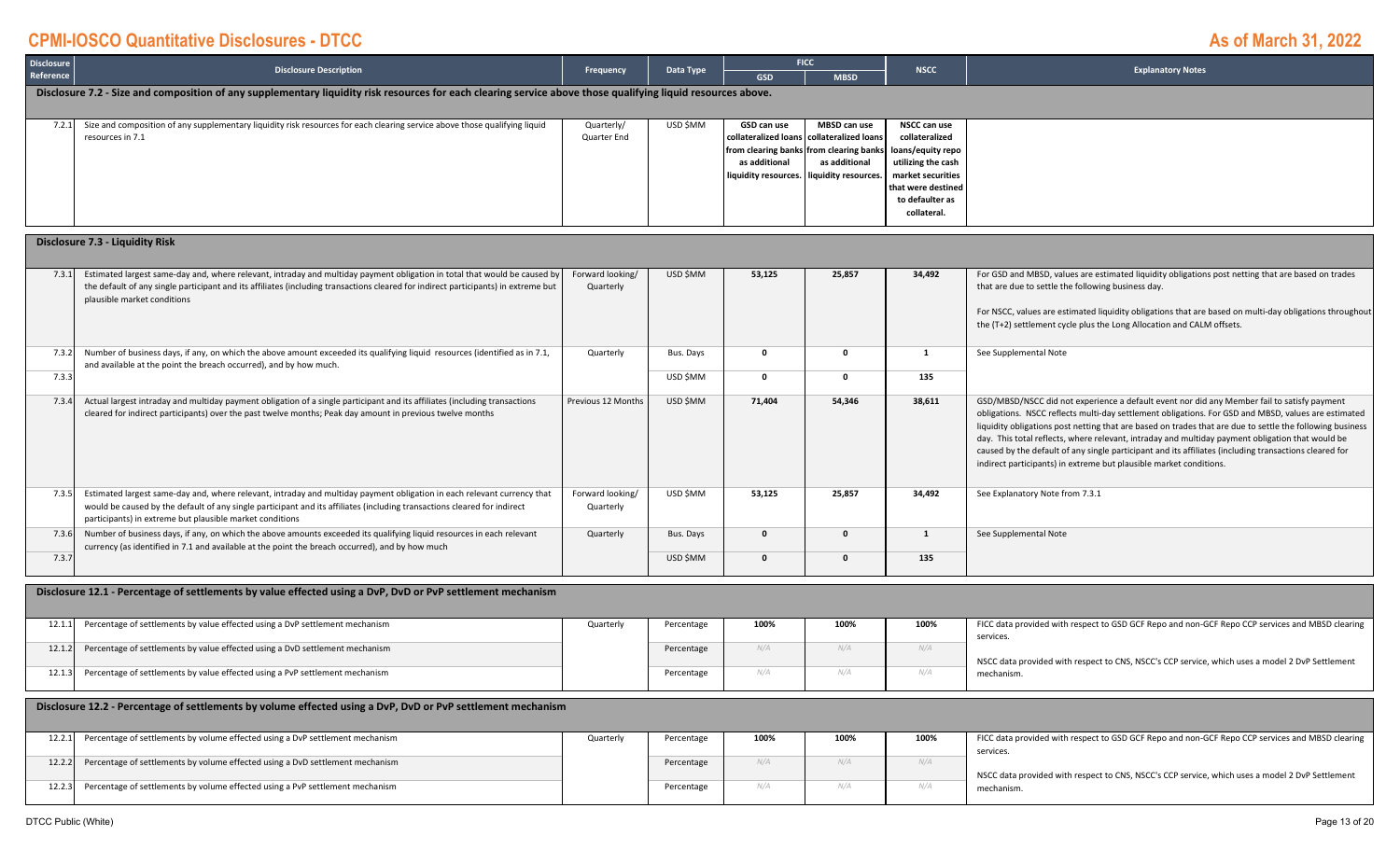#### **GSD MBSD Disclosure Reference Disclosure Description Frequency Data Type FICC NSCC Explanatory Notes** 13.1.11 Quantitative information related to defaults; Amount of loss versus amount of initial margin Ad and Ad–hoc Ad-hoc N/A N/A N/A N/A N/A N/A N/A N/A 13.1.22 **Quantitative information related to defaults; Amount of other financial resources used to cover losses and the state of the state of the resources used to cover losses and the state of the state of the state of the fina** 13.1.3.1 *N/A N/A N/A* Quantitative information related to defaults; Proportion of client positions closed‐out 13.1.3.2 *N/A N/A N/A* Quantitative information related to defaults; Proportion of client positions ported 13.1.44 Quantitative information related to defaults; Appropriate references to other published material related to the defaults<br>
and the defaults of the control of the control of the control of the control of the control of the **Disclosure 13.1 ‐ Quantitative information related to defaults**

|        | Disclosure 14.1 - Total Client Positions held as a share of notional values cleared or of the settlement value of securities transactions |                           |  |     |     |     |                                                                                                                                                                            |  |  |  |
|--------|-------------------------------------------------------------------------------------------------------------------------------------------|---------------------------|--|-----|-----|-----|----------------------------------------------------------------------------------------------------------------------------------------------------------------------------|--|--|--|
|        | 14.1.1 Total Client Positions held in individually segregated accounts                                                                    | Quarterly/<br>Quarter End |  |     |     |     | Not applicable. GSD/MBSD/NSCC does not maintain separate "house" and "client" accounts for its<br>Members. See NSCC/FICC's Disclosure Frameworks, Principle 14 discussion. |  |  |  |
| 14.1.2 | Total Client Positions held in omnibus client-only accounts, other than LSOC accounts                                                     |                           |  | N/A | V/A | N/A |                                                                                                                                                                            |  |  |  |
|        | 14.1.3 Total Client Positions held in legally segregated but operationally comingled (LSOC) accounts                                      |                           |  |     |     |     |                                                                                                                                                                            |  |  |  |
| 14.1.4 | Total Client Positions held in comingled house and client accounts                                                                        |                           |  | N/A |     |     |                                                                                                                                                                            |  |  |  |

| Disclosure 15.1 - General business risk            | Values representative of the 2021 Annual Audited Financial Statements. Values will remain static until<br>publication of the 2022 Annual Audited Financial Statements (Q4 2022). |          |     |     |  |
|----------------------------------------------------|----------------------------------------------------------------------------------------------------------------------------------------------------------------------------------|----------|-----|-----|--|
| 15.1.1 Value of liquid net assets funded by equity | Annual                                                                                                                                                                           | USD \$MM | 329 | 570 |  |
| 15.1.2 Six months of current operating expenses    |                                                                                                                                                                                  | USD \$MM | 139 | 197 |  |

|        | Disclosure 15.2 - General business risk; Financial Disclosures                                  |        | Values representative of the 2021 Annual Audited Financial Statements. Values will remain static until<br>publication of the 2022 Annual Audited Financial Statements (Q4 2022). |                                               |                                               |  |  |  |
|--------|-------------------------------------------------------------------------------------------------|--------|----------------------------------------------------------------------------------------------------------------------------------------------------------------------------------|-----------------------------------------------|-----------------------------------------------|--|--|--|
| 15.2.1 | <b>Total Revenue</b>                                                                            | Annual | USD \$MM                                                                                                                                                                         | 310                                           | 572                                           |  |  |  |
| 15.2.2 | <b>Total Expenditure</b>                                                                        |        | USD \$MM                                                                                                                                                                         | 295                                           | 409                                           |  |  |  |
|        | 15.2.3 Profits                                                                                  |        | USD \$MM                                                                                                                                                                         | 16                                            | 163                                           |  |  |  |
| 15.2.4 | <b>Total Assets</b>                                                                             |        | USD \$MM                                                                                                                                                                         | 40,197                                        | 27,585                                        |  |  |  |
| 15.2.5 | <b>Total Liabilities</b>                                                                        |        | USD \$MM                                                                                                                                                                         | 39,866                                        | 27,015                                        |  |  |  |
| 15.2.6 | Explain if collateral posted by clearing participants is held on or off the CCP's balance sheet |        |                                                                                                                                                                                  | <b>Collateral is held</b><br>on Balance Sheet | <b>Collateral is held</b><br>on Balance Sheet |  |  |  |
| 15.2.7 | Additional items as necessary                                                                   |        | USD \$MM                                                                                                                                                                         | N/A                                           | N/A                                           |  |  |  |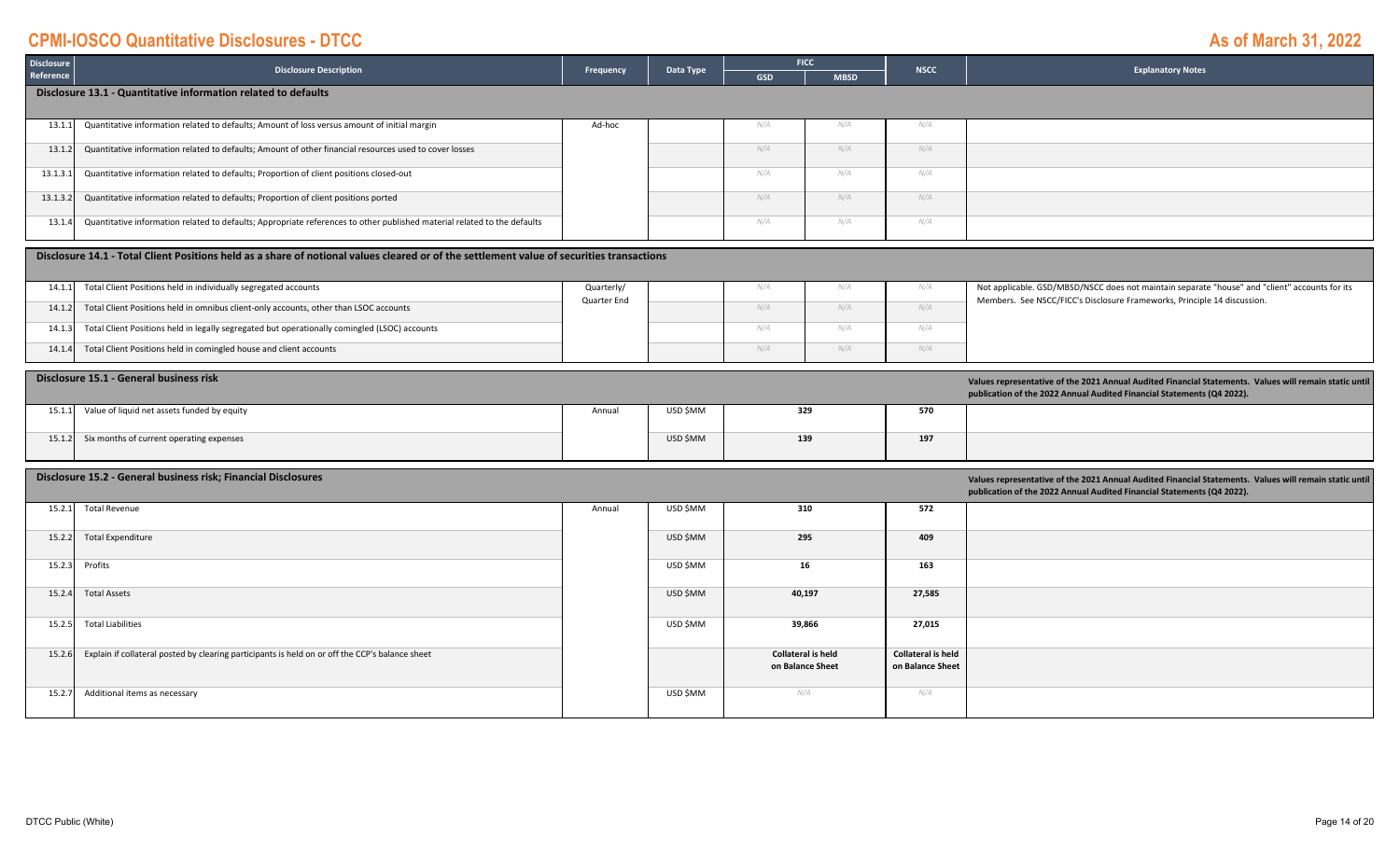| <b>Disclosure</b> | <b>Disclosure Description</b>                                                                                                                                                                                                                  |                           | Data Type  |              | <b>FICC</b>  | <b>NSCC</b>  | <b>Explanatory Notes</b>                                                                                                                                                         |
|-------------------|------------------------------------------------------------------------------------------------------------------------------------------------------------------------------------------------------------------------------------------------|---------------------------|------------|--------------|--------------|--------------|----------------------------------------------------------------------------------------------------------------------------------------------------------------------------------|
| Reference         |                                                                                                                                                                                                                                                | Frequency                 |            | <b>GSD</b>   | <b>MBSD</b>  |              |                                                                                                                                                                                  |
|                   | Disclosure 15.3 - General business risk; Income breakdown                                                                                                                                                                                      |                           |            |              |              |              | Values representative of the 2021 Annual Audited Financial Statements. Values will remain static until<br>publication of the 2022 Annual Audited Financial Statements (Q4 2022). |
| 15.3.1            | Percentage of total income that comes from fees related to provision of clearing services                                                                                                                                                      | Annual                    | Percentage |              | 99.9%        | 98.7%        |                                                                                                                                                                                  |
| 15.3.2            | Percentage of total income that comes from the reinvestment (or rehypothecation) of assets provided by clearing<br>participants                                                                                                                |                           | Percentage |              | N/A          | N/A          |                                                                                                                                                                                  |
|                   | Disclosure 16.1 - Total cash (but not securities) received from participants, regardless of the form in which it is held, deposited or invested, split by whether it was received as initial margin or default fund contributi                 |                           |            |              |              |              |                                                                                                                                                                                  |
| 16.1.1            | Total cash (but not securities) received from participants, regardless of the form in which it is held, deposited or invested,<br>received as initial margin                                                                                   | Quarterly/<br>Quarter End | USD \$MM   | 10,875       | 2,270        | 12,740       | See Explanatory Note from 4.1                                                                                                                                                    |
| 16.1.2            | Total cash (but not securities) received from participants, regardless of the form in which it is held, deposited or invested,<br>received as default fund contribution                                                                        |                           | <b>USD</b> | N/A          | N/A          | N/A          |                                                                                                                                                                                  |
|                   | Disclosure 16.2 - How total cash received from participants (16.1) is held/deposited/invested, including;                                                                                                                                      |                           |            |              |              |              |                                                                                                                                                                                  |
| 16.2.1            | Percentage of total participant cash held as cash deposits (including through reverse repo)                                                                                                                                                    | Quarterly/<br>Quarter End | Percentage | 100%         | 100%         | 100%         |                                                                                                                                                                                  |
| 16.2.2            | Percentage of total participant cash held as cash deposits (including through reverse repo); as cash deposits at central banks<br>of issue of the currency deposited                                                                           |                           | Percentage | 95%          | 94%          | 94%          |                                                                                                                                                                                  |
| 16.2.3            | Percentage of total participant cash held as cash deposits (including through reverse repo); as cash deposits at other central<br>banks                                                                                                        |                           | Percentage | 0%           | 0%           | 0%           |                                                                                                                                                                                  |
| 16.2.4            | Percentage of total participant cash held as cash deposits (including through reverse repo); as cash deposits at commercial<br>banks (Secured, including through reverse repo)                                                                 |                           | Percentage | 0%           | 0%           | 0%           |                                                                                                                                                                                  |
| 16.2.5            | Percentage of total participant cash held as cash deposits (including through reverse repo); as cash deposits at commercial<br>banks (Unsecured)                                                                                               |                           | Percentage | 5%           | 6%           | 6%           |                                                                                                                                                                                  |
| 16.2.6            | Percentage of total participant cash held as cash deposits (including through reverse repo); in money market funds                                                                                                                             |                           | Percentage | 0%           | 0%           | 0%           |                                                                                                                                                                                  |
| 16.2.7            | Percentage of total participant cash held as cash deposits (including through reverse repo); in other forms                                                                                                                                    |                           | Percentage | 0%           | 0%           | 0%           |                                                                                                                                                                                  |
| 16.2.8            | Percentage of total participant cash held as cash deposits (including through reverse repo); percentage split by currency of<br>these cash deposits (including reverse repo) and money market funds by CCY; Specify local currency in comments |                           | Percentage | 100%         | 100%         | 100%         |                                                                                                                                                                                  |
| 16.2.9            | Percentage of total participant cash held as cash deposits (including through reverse repo); weighted average maturity of<br>these cash deposits (including reverse repo) and money market funds                                               |                           | Bus. Days  | 1            | $\mathbf{1}$ | $\mathbf{1}$ |                                                                                                                                                                                  |
| 16.2.10           | Percentage of total participant cash invested in securities; Domestic sovereign government bonds                                                                                                                                               |                           | Percentage | 0%           | 100%         | 0%           |                                                                                                                                                                                  |
| 16.2.11           | Percentage of total participant cash invested in securities; Other sovereign government bonds                                                                                                                                                  |                           | Percentage | 0%           | 0%           | 0%           |                                                                                                                                                                                  |
| 16.2.12           | Percentage of total participant cash invested in securities; Agency Bonds                                                                                                                                                                      |                           | Percentage | 0%           | 0%           | 0%           |                                                                                                                                                                                  |
| 16.2.13           | Percentage of total participant cash invested in securities; State/municipal bonds                                                                                                                                                             |                           | Percentage | 0%           | 0%           | 0%           |                                                                                                                                                                                  |
| 16.2.14           | Percentage of total participant cash invested in securities; Other instruments                                                                                                                                                                 |                           | Percentage | 0%           | 0%           | 0%           |                                                                                                                                                                                  |
| 16.2.15           | Percentage of total participant cash invested in securities; percentage split by currency of these securities; Specify local<br>currency in comments;                                                                                          |                           | Percentage | 0%           | 100%         | 0%           |                                                                                                                                                                                  |
| 16.2.16           | Percentage of total participant cash invested in securities; weighted average maturity of securities; Specify local currency in<br>comments:                                                                                                   |                           | Bus. Days  | $\Omega$     | $\Omega$     | $\Omega$     |                                                                                                                                                                                  |
| 16.2.17           | Provide an estimate of the risk on the investment portfolio (excluding central bank and commercial bank deposits) (99% one<br>day VaR, or equivalent)                                                                                          |                           | USD \$MM   | $\leq 1$     | $\leq 1$     | $\leq 1$     |                                                                                                                                                                                  |
| 16.2.18           | State if the CCP investment policy sets a limit on the proportion of the investment portfolio that may be allocated to a single<br>counterparty, and the size of that limit.                                                                   |                           |            | Yes          | Yes          | Yes          | Size of limits will vary depending on credit rating and other factors.                                                                                                           |
| 16.2.19           | State the number of times over the previous quarter in which this limit has been exceeded.                                                                                                                                                     |                           | Count      | $\mathbf{0}$ | $\Omega$     | $\Omega$     |                                                                                                                                                                                  |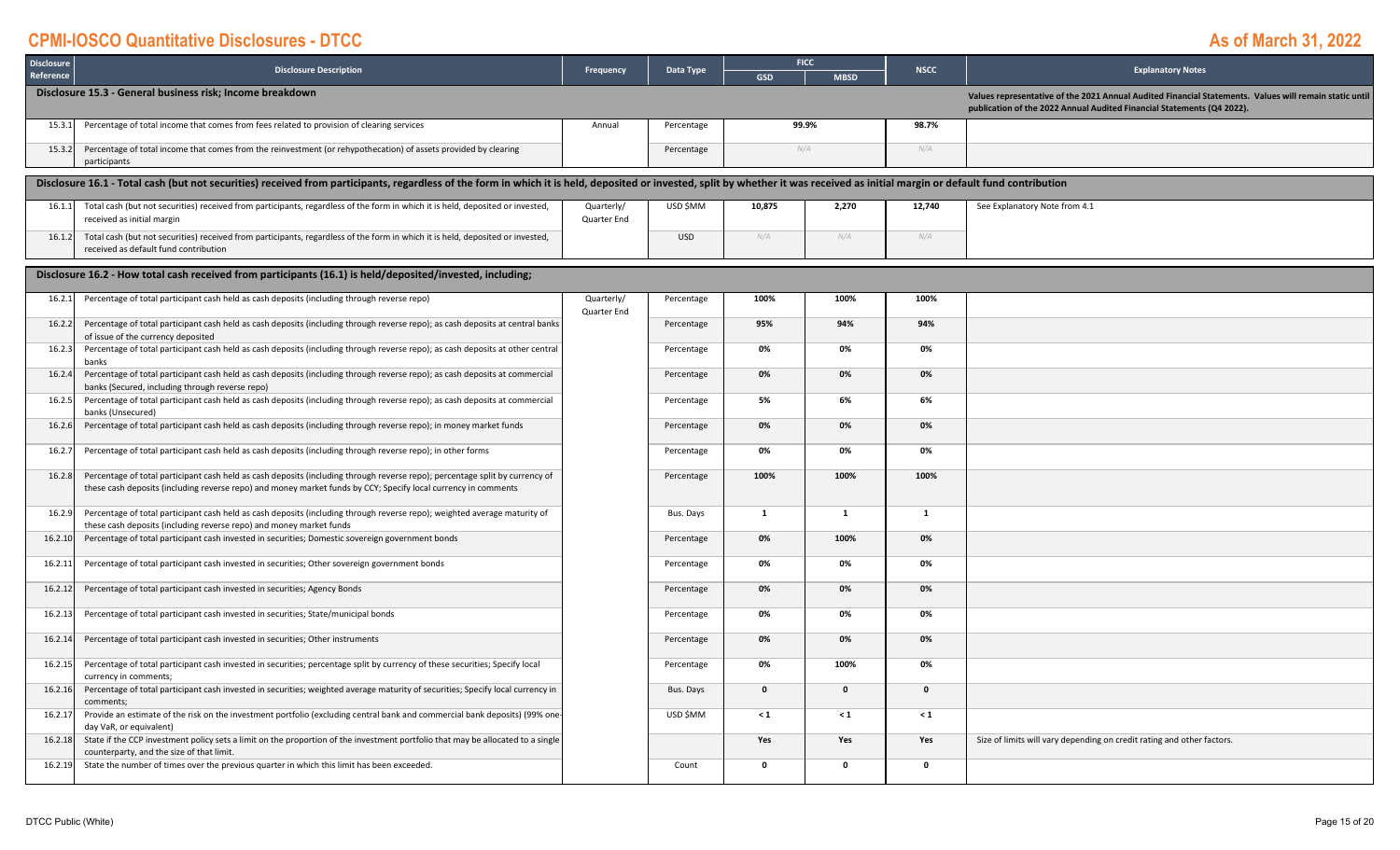| Reference<br><b>GSD</b><br><b>MBSD</b> | <b>Disclosure</b> | Disclosure Description | Frequency | Data Type | <b>FICC</b> | NSCC <sup>1</sup> | <b>Explanatory Notes</b> |
|----------------------------------------|-------------------|------------------------|-----------|-----------|-------------|-------------------|--------------------------|
|                                        |                   |                        |           |           |             |                   |                          |

#### **Disclosure 16.3 ‐ Rehypothecation of participant assets (ie non‐cash)**

| 16.3.1 | Total value of participant non-cash rehypothecated (Initial margin)                                                                                        |         | Quarterly/  | USD \$MM |              |              | Rehypothecation used for liquidity purposes only in the event of a default. |
|--------|------------------------------------------------------------------------------------------------------------------------------------------------------------|---------|-------------|----------|--------------|--------------|-----------------------------------------------------------------------------|
|        |                                                                                                                                                            |         | Quarter End |          |              |              |                                                                             |
| 16.3.2 | Total value of participant non-cash rehypothecated (Default fund)                                                                                          |         |             | USD \$MM | $\Omega$     | $\Omega$     |                                                                             |
|        |                                                                                                                                                            |         |             |          |              |              |                                                                             |
| 16.3.3 | Rehypothecation of participant assets (ie non-cash) by the CCP where allowed; initial margin;                                                              | $ON_1D$ |             | USD \$MM | <sup>0</sup> | $\Omega$     |                                                                             |
|        | over the following maturities:                                                                                                                             | 1D 1W   |             | USD \$MM |              | $\Omega$     |                                                                             |
|        | Overnight/one day; one day and up to one week; One week and up to one month; One month<br>and up to one year; One year and up to two years; Over two years | 1W 1M   |             | USD \$MM |              |              |                                                                             |
|        |                                                                                                                                                            | 1M 1Y   |             | USD \$MM |              | n            |                                                                             |
|        |                                                                                                                                                            | 1Y 2Y   |             | USD \$MM |              |              |                                                                             |
|        |                                                                                                                                                            | $2Y+$   |             | USD \$MM |              |              |                                                                             |
| 16.3.4 | Rehypothecation of participant assets (ie non-cash); default fund; over the following                                                                      | ON 1D   |             | USD \$MM |              | $\Omega$     |                                                                             |
|        | maturities:                                                                                                                                                | 1D_1W   |             | USD \$MM |              | $\Omega$     |                                                                             |
|        | Overnight/one day; one day and up to one week; One week and up to one month; One month<br>and up to one year; One year and up to two years; Over two years | 1W 1M   |             | USD \$MM | n.           | $\mathbf{0}$ |                                                                             |
|        |                                                                                                                                                            | 1M 1Y   |             | USD \$MM |              | $\Omega$     |                                                                             |
|        |                                                                                                                                                            | 1Y 2Y   |             | USD \$MM |              | $\mathbf{0}$ |                                                                             |
|        |                                                                                                                                                            | $2Y+$   |             | USD \$MM |              | n            |                                                                             |

Disclosure 17.1 - Operational availability target for the core system(s) involved in clearing (whether or not outsourced) over specified period for the system

| 1711 | Operational availability target for the core system(s) involved in clearing (whether or not outsourced) over specified period | Quarterly | Percentage | 99.6% | 99.6% | 99.6% | This target and the actual results below are calculated at the individual product-line level and then   |
|------|-------------------------------------------------------------------------------------------------------------------------------|-----------|------------|-------|-------|-------|---------------------------------------------------------------------------------------------------------|
|      | for the system                                                                                                                |           |            |       |       |       | averaged across all of the systems identified below, in accordance with the established calculation for |
|      |                                                                                                                               |           |            |       |       |       | the applicable SLA                                                                                      |

**Disclosure 17.2 ‐ Actual availability of the core system(s) over the previous twelve month period**

| 17.2.2 | Actual availability of the core system(s) over the previous twelve month period | Quarterly | Percentage | 99.94% | Availability is calculated across multiple systems. Specifically, CMU, CNS, Risk Management, GSD, |
|--------|---------------------------------------------------------------------------------|-----------|------------|--------|---------------------------------------------------------------------------------------------------|
|        |                                                                                 |           |            |        | MBSD and Trade Capture. Since Risk Management is across FICC and NSCC, actual availability cannot |
|        |                                                                                 |           |            |        | be captured at the individual entity level. Actual availability is across all three in total.     |

#### **Disclosure 17.3 ‐ Total number of failures**

| 17.3.1 | Total number of failures and duration affecting the core system(s) involved in clearing over the previous twelve month | Quarterly | Count /  | 3 / 1:44:00 | Regulation Systems Compliance and Integrity (Regulation SCI) events for NSCC, GSD, and MBSD over           |
|--------|------------------------------------------------------------------------------------------------------------------------|-----------|----------|-------------|------------------------------------------------------------------------------------------------------------|
|        | period (Duration of Failure)                                                                                           |           | hh:mm:ss |             | the previous twelve month period are reviewed for Disclosure 17.3 reporting. Regulation SCI events         |
|        |                                                                                                                        |           |          |             | that impact core systems used in clearing that enable the acceptance and novation of trades, and           |
|        |                                                                                                                        |           |          |             | enable the calculation of margin and settlement obligations are assessed by Risk Management,               |
|        |                                                                                                                        |           |          |             | Product Management, Regulation SCI personnel, and Legal to confirm total number of incidents and           |
|        |                                                                                                                        |           |          |             | duration of failures. Incidents that do not result in a direct business impact to clients are not reported |
|        |                                                                                                                        |           |          |             | as a failure for Disclosure 17.3. File processing delays caused FICC Clearing Fund Requirements            |
|        |                                                                                                                        |           |          |             | reporting delays to clients on two occasions by 45 minutes and by 40 minutes, but all clearing fund        |
|        |                                                                                                                        |           |          |             | requirements were satisfied within the required collection time. File processing delays resulted in FICC   |
|        |                                                                                                                        |           |          |             | sending an obligation file 19 minutes late to the clearing bank.                                           |
|        |                                                                                                                        |           |          |             |                                                                                                            |

|        | Disclosure 17.4 - Recovery time objective(s)       |           |      |                       |                       |                |                                            |
|--------|----------------------------------------------------|-----------|------|-----------------------|-----------------------|----------------|--------------------------------------------|
| 17.4.1 | Recovery time objective(s) (e.g. within two hours) | Quarterly | Time | <b>Within 2 Hours</b> | <b>Within 2 Hours</b> | Within 2 Hours | Recovery time objective is within 2 hours. |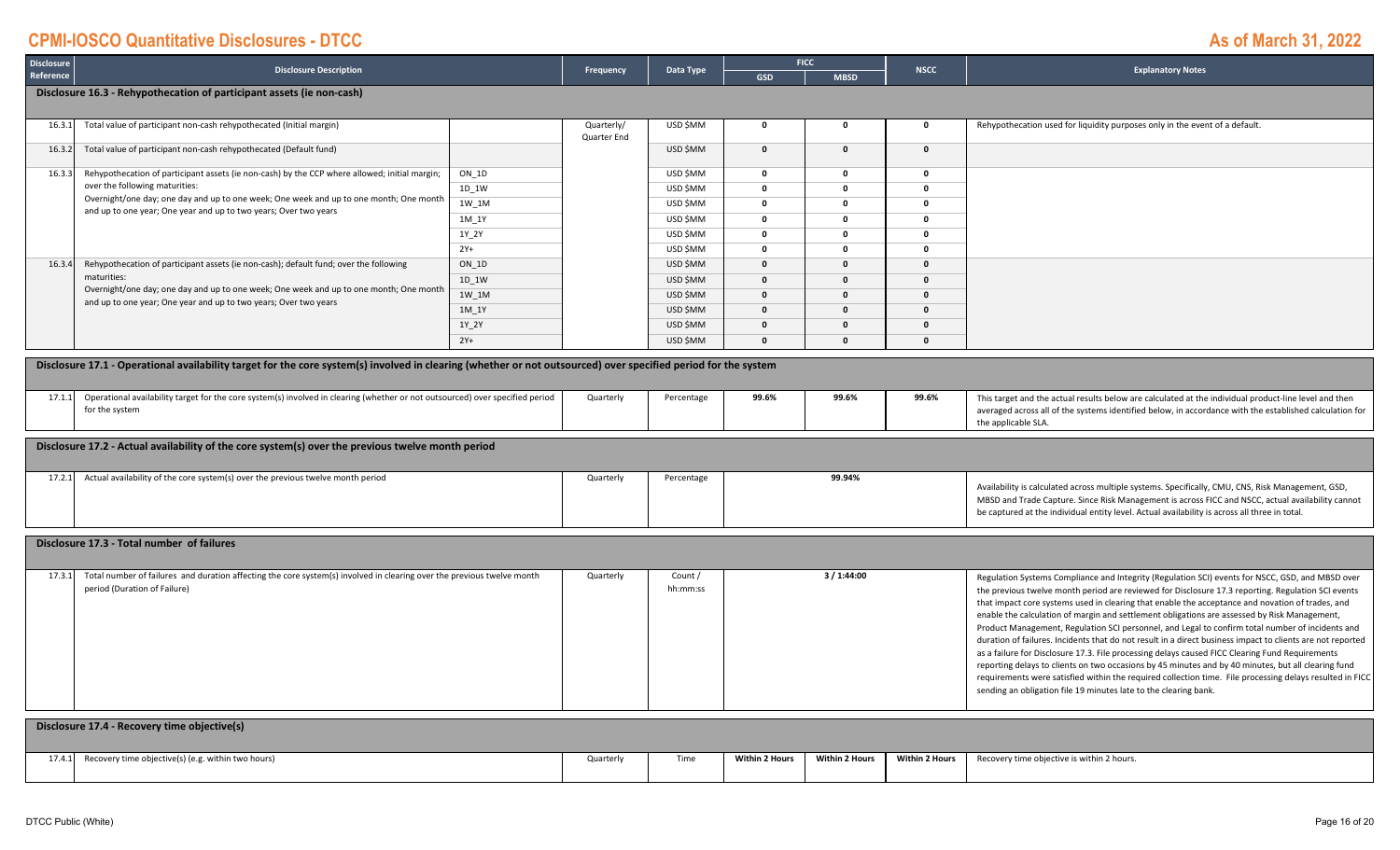| <b>Disclosure</b> | <b>Disclosure Description</b>                                                                                                                                               |                    |                           | Data Type  |            | <b>FICC</b>  | <b>NSCC</b>    | <b>Explanatory Notes</b>                                                                                                                                                                                                                                                                                                                               |  |
|-------------------|-----------------------------------------------------------------------------------------------------------------------------------------------------------------------------|--------------------|---------------------------|------------|------------|--------------|----------------|--------------------------------------------------------------------------------------------------------------------------------------------------------------------------------------------------------------------------------------------------------------------------------------------------------------------------------------------------------|--|
| Reference         |                                                                                                                                                                             |                    | Frequency                 |            | <b>GSD</b> | <b>MBSD</b>  |                |                                                                                                                                                                                                                                                                                                                                                        |  |
|                   | Disclosure 18.1 - Number of clearing members, by clearing service                                                                                                           |                    |                           |            |            |              |                | For GSD, there are Broker/Dealers, Government Sponsored Entities, Banks, and Hedge Funds<br>For MBSD, there are Broker/Dealers, Hedge Fund, Mortgage Companies, Government Sponsored<br>Entities, Registered Investment Companies, etc.<br>For NSCC there are Broker/Dealers, certain stock exchanges (for omnibus account reporting), and one<br>CSD. |  |
| 18.1.1.1          | Number of general clearing members                                                                                                                                          |                    | Quarterly/<br>Quarter End | Count      | 135        | 79           | 66             | FICC does not distinguish membership categories between members that clear for others and self-<br>clearing. Accordingly, the total number of FICC members are reported here.                                                                                                                                                                          |  |
| 18.1.1.2          | Number of direct clearing members                                                                                                                                           |                    |                           | Count      | $\Omega$   | $\mathbf 0$  | 80             |                                                                                                                                                                                                                                                                                                                                                        |  |
| 18.1.1.3          | Number of others category (Describe in comments)                                                                                                                            |                    |                           | Count      | $\Omega$   | $\mathbf 0$  | $\mathbf{o}$   | Numbers do not include types of members that are not eligible for CCP services:<br>GSD Comparison-Only members, MBSD Electronic Pool Notification (EPN)-only members, and NSCC<br>has several limited membership categories that are not reported here.                                                                                                |  |
| 18.1.2.1          | Number of central bank participants                                                                                                                                         |                    |                           | Count      | $\Omega$   | $\mathbf{0}$ | $\Omega$       |                                                                                                                                                                                                                                                                                                                                                        |  |
| 18.1.2.2          | Number of CCP participants                                                                                                                                                  |                    |                           | Count      | $\Omega$   | $\mathbf 0$  | $\Omega$       |                                                                                                                                                                                                                                                                                                                                                        |  |
| 18.1.2.3          | Number of bank participants                                                                                                                                                 |                    |                           | Count      | 46         | 18           | 14             |                                                                                                                                                                                                                                                                                                                                                        |  |
| 18.1.2.4          | Number of other participants (Describe in comments)                                                                                                                         |                    |                           | Count      | 89         | 61           | 132            | Includes Broker/dealers, Stock Exchanges, CSD's and Trust members. Excludes Banks.                                                                                                                                                                                                                                                                     |  |
| 18.1.3.1          | Number of domestic participants                                                                                                                                             |                    |                           | Count      | 92         | 74           | 144            |                                                                                                                                                                                                                                                                                                                                                        |  |
| 18.1.3.2          | Number of foreign participants                                                                                                                                              |                    |                           | Count      | 43         | 5            | $\overline{2}$ | US Branches/Agencies of Non US legal entities will be considered Non-US (foreign)                                                                                                                                                                                                                                                                      |  |
|                   | <b>Disclosure 18.2 - Open Position Concentration</b>                                                                                                                        |                    |                           |            |            |              |                |                                                                                                                                                                                                                                                                                                                                                        |  |
| 18.2.1            | For each clearing service with ten or more members, but fewer than 25 members; Percentage                                                                                   | Average End of Day | Quarterly                 | Percentage | N/A        | N/A          | N/A            |                                                                                                                                                                                                                                                                                                                                                        |  |
|                   | of open positions held by the largest five clearing members, including both house and client, ir<br>aggregate                                                               | Peak End of Day    |                           | Percentage | N/A        | N/A          | N/A            |                                                                                                                                                                                                                                                                                                                                                        |  |
| 18.2.2            | For each clearing service with 25 or more members; Percentage of open positions held by the<br>largest five clearing members, including both house and client, in aggregate | Average End of Day |                           | Percentage | 25%        | 41%          | 36%            |                                                                                                                                                                                                                                                                                                                                                        |  |
|                   |                                                                                                                                                                             | Peak End of Day    |                           | Percentage | 27%        | 44%          | 38%            |                                                                                                                                                                                                                                                                                                                                                        |  |
| 18.2.3            | For each clearing service with 25 or more members; Percentage of open positions held by the<br>largest ten clearing members, including both house and client, in aggregate  | Average End of Day |                           | Percentage | 40%        | 65%          | 54%            |                                                                                                                                                                                                                                                                                                                                                        |  |
|                   |                                                                                                                                                                             | Peak End of Day    |                           | Percentage | 41%        | 68%          | 57%            |                                                                                                                                                                                                                                                                                                                                                        |  |
|                   | Disclosure 18.3 - Initial Margin Concentration                                                                                                                              |                    |                           |            |            |              |                |                                                                                                                                                                                                                                                                                                                                                        |  |

#### **18.3 ‐ Initial Margin Concentration**

| 18.3.1 | For each clearing service with ten or more members, but fewer than 25 members; Percentage<br>of initial margin posted by the largest five clearing members, including both house and client, | Average End of Day<br>Peak End of Dav | Quarterly | Percentage<br>Percentage |     |     | IV/A<br>N/A | Under NSCC's and each of FICC Division's current rules and structure, they do not maintain separate<br>Guaranty Funds. NSCC and each FICC Division collect Clearing Fund deposits from their Members using |
|--------|----------------------------------------------------------------------------------------------------------------------------------------------------------------------------------------------|---------------------------------------|-----------|--------------------------|-----|-----|-------------|------------------------------------------------------------------------------------------------------------------------------------------------------------------------------------------------------------|
|        | in aggregate                                                                                                                                                                                 |                                       |           |                          |     |     |             | a risk-based margin methodology. These amounts operate, individually, as the Member's margin, and                                                                                                          |
| 18.3.2 | For each clearing service with 25 or more members; Percentage of initial margin posted by the<br>largest five clearing members, including both house and client, in aggregate                | Average End of Day                    |           | Percentage               | 34% | 61% | 31%         | the aggregate of all such Members' deposits* is referred to, collectively, as the Clearing Fund, which<br>operates as NSCC's and each of FICC Division's default fund.                                     |
|        |                                                                                                                                                                                              | Peak End of Dav                       |           | Percentage               | 37% | 70% | 54%         |                                                                                                                                                                                                            |
| 18.3.3 | For each clearing service with 25 or more members; Percentage of initial margin posted by the<br>largest ten clearing members, including both house and client, in aggregate                 | Average End of Day                    |           | Percentage               | 52% | 81% | 48%         | * Member's deposits include excess deposits exceeding the requirement that can be withdrawn by<br>members.                                                                                                 |
|        |                                                                                                                                                                                              | Peak End of Dav                       |           | Percentage               | 54% | 91% | 64%         |                                                                                                                                                                                                            |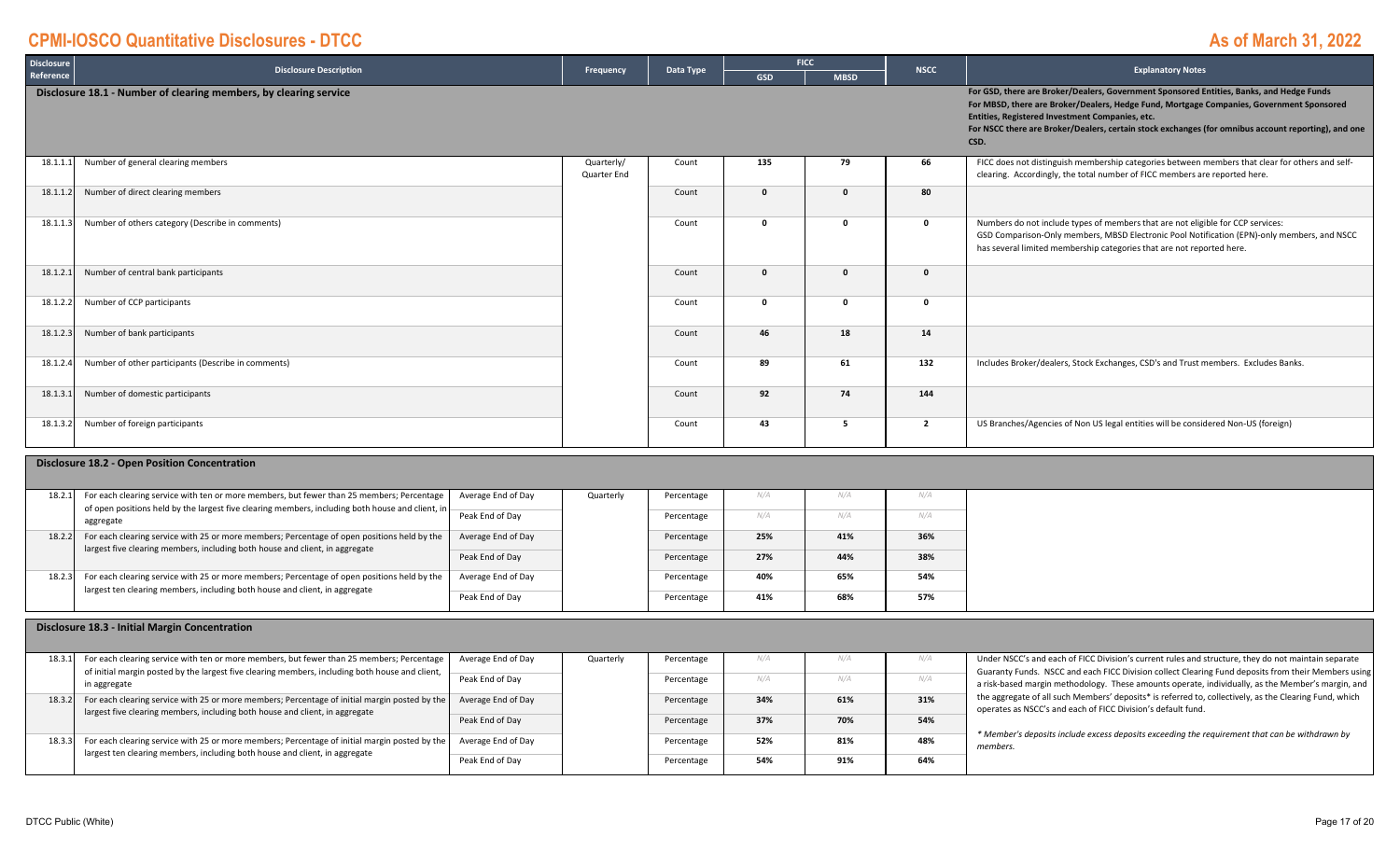| Disclosure | <b>Disclosure Description</b>                                                                                         | Frequency   | Data Type  | <b>FICC</b> |             | <b>NSCC</b> | <b>Explanatory Notes</b>                                          |  |  |  |
|------------|-----------------------------------------------------------------------------------------------------------------------|-------------|------------|-------------|-------------|-------------|-------------------------------------------------------------------|--|--|--|
| Reference  |                                                                                                                       |             |            | <b>GSD</b>  | <b>MBSD</b> |             |                                                                   |  |  |  |
|            | Disclosure 18.4 - Segregated Default Fund Concentration                                                               |             |            |             |             |             |                                                                   |  |  |  |
|            |                                                                                                                       |             |            |             |             |             |                                                                   |  |  |  |
| 18.4.1     | For each segregated default fund with ten or more members, but fewer than 25 members; Percentage of participant       | Quarterly/  | Percentage | N/A         |             |             | See Explanatory Note from 18.3                                    |  |  |  |
|            | contributions to the default fund contributed by largest five clearing members in aggregate                           | Quarter End |            |             |             |             |                                                                   |  |  |  |
|            |                                                                                                                       |             |            |             |             |             |                                                                   |  |  |  |
| 18.4.2     | For each segregated default fund with 25 or more members; Percentage of participant contributions to the default fund |             | Percentage | N/A         | N/A         | N/A         |                                                                   |  |  |  |
|            | contributed by largest five clearing members in aggregate                                                             |             |            |             |             |             |                                                                   |  |  |  |
| 18.4.3     | For each segregated default fund with 25 or more members; Percentage of participant contributions to the default fund |             |            | N/A         | N/A         | N/A         |                                                                   |  |  |  |
|            | contributed by largest ten clearing members in aggregate                                                              |             | Percentage |             |             |             |                                                                   |  |  |  |
|            |                                                                                                                       |             |            |             |             |             |                                                                   |  |  |  |
|            |                                                                                                                       |             |            |             |             |             |                                                                   |  |  |  |
|            | Disclosure 19.1 - Tiered participation arrangements, measures of concentration of client clearing                     |             |            |             |             |             |                                                                   |  |  |  |
|            |                                                                                                                       |             |            |             |             |             |                                                                   |  |  |  |
| 19.1.1     | Number of clients (if known)                                                                                          | Quarterly/  | Count      | N/A         | N/A         | N/A         | See Explanatory Note from 14.1                                    |  |  |  |
|            |                                                                                                                       | Quarter End |            |             |             |             |                                                                   |  |  |  |
| 19.1.2     | Number of direct members that clear for clients                                                                       |             | Count      | N/A         | N/A         | 66          | NSCC: Number denotes members that clear for other Broker/Dealers. |  |  |  |

| 19.1.3. | Percent of client transactions attributable to the top five clearing members (if CCP has 10+ clearing members); Peak   | Percentage |     | N/A | N/A | See Explanatory Note from 14.1 |
|---------|------------------------------------------------------------------------------------------------------------------------|------------|-----|-----|-----|--------------------------------|
| 19.1.3. | Percent of client transactions attributable to the top ten clearing members (if CCP has 10+ clearing members); Average | Percentage | V/A | N/A | N/A | See Explanatory Note from 14.1 |
| 19.1.4. | Percent of client transactions attributable to the top five clearing members (if CCP has 25+ clearing members); Peak   | Percentage |     | N/A | N/A | See Explanatory Note from 14.1 |
| 19.1.4. | Percent of client transactions attributable to the top ten clearing members (if CCP has 25+ clearing members); Average | Percentage | V/A | N/A | N/A | See Explanatory Note from 14.1 |

#### **Disclosure 20.1 ‐ FMI Links, Value of Trades**

| 20.1. | Value of trades cleared through each link - as a share of total trade values/total notional values cleared in that service | Quarterly | USD \$MM |  | NSCC does not maintain any interoperable links as described by these items. CDS Clearing and        |
|-------|----------------------------------------------------------------------------------------------------------------------------|-----------|----------|--|-----------------------------------------------------------------------------------------------------|
|       |                                                                                                                            |           |          |  | Depository Services, Inc. (the Canadian CSD) is a full service member of NSCC, and is subject to    |
|       |                                                                                                                            |           |          |  | margining and the other requirements of membership as a member. The CDS relationship is described   |
|       |                                                                                                                            |           |          |  | in NSCC's Disclosure Framework under Principle 20. The GSD/CME Cross-Margining Agreement, which     |
|       |                                                                                                                            |           |          |  | is described in GSD's disclosure with respect to PFMI Principle 20, is not an interoperable link as |
|       |                                                                                                                            |           |          |  | described by sections 20.1 through 20.6 of the quantitative disclosure.                             |
|       |                                                                                                                            |           |          |  |                                                                                                     |
|       |                                                                                                                            |           |          |  |                                                                                                     |

**Disclosure 20.2 ‐ FMI Links, Initial Margin or equivalent financial resources provided**

**Disclosure 20.3 ‐ FMI Links, Initial Margin or equivalent financial resources collected**

**Disclosure 20.4 ‐ FMI Links, Results of Back‐testing coverage**

**Disclosure 20.5 ‐ FMI Links, Additional pre‐funded financial resources provided to**

**Disclosure 20.6 ‐ FMI Links, Additional pre‐funded financial resources collected from**

**See Explanatory Note from 20.1 See Explanatory Note from 20.1**

**See Explanatory Note from 20.1**

**See Explanatory Note from 20.1**

**See Explanatory Note from 20.1**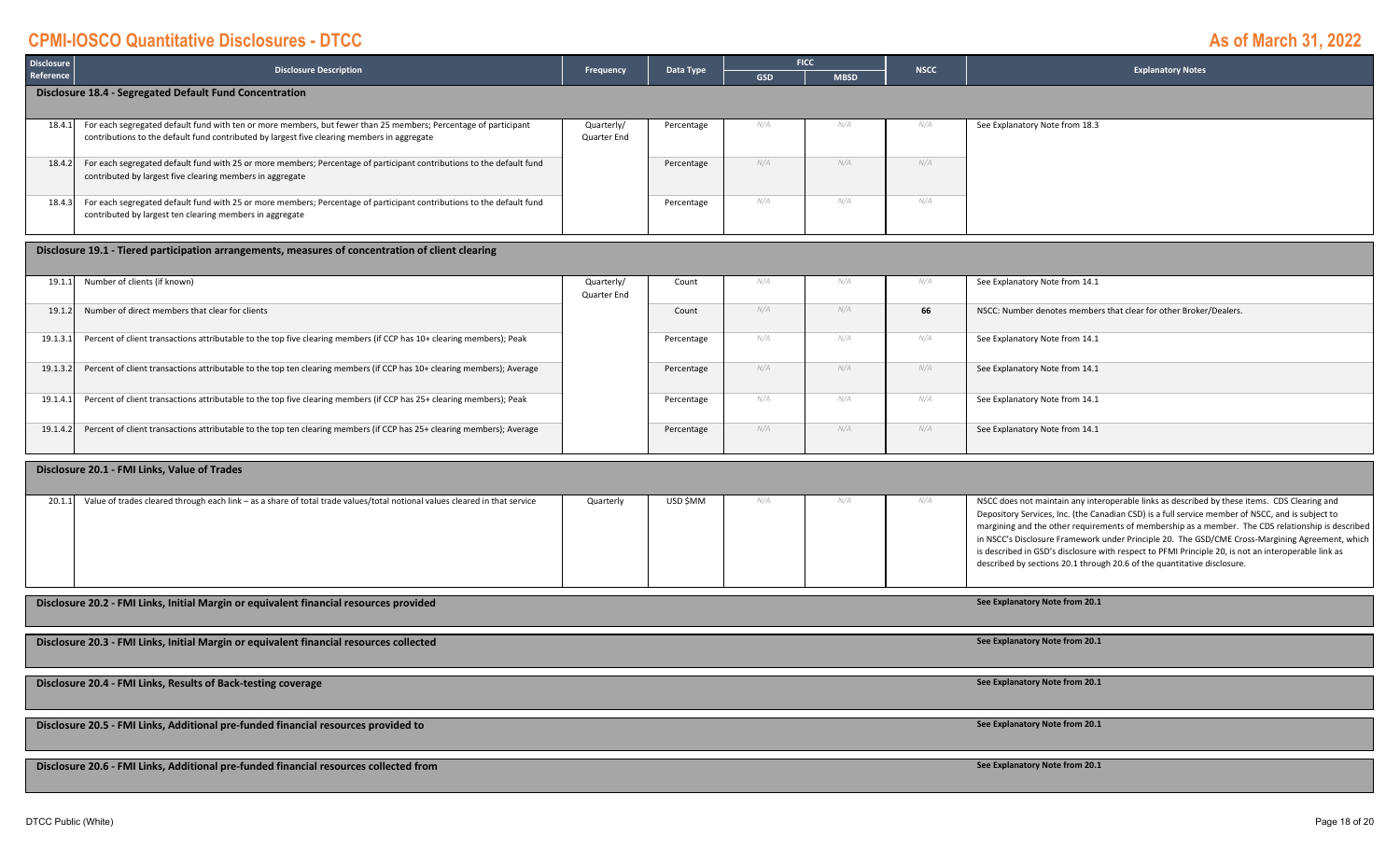| Disclosure                                   | <b>Disclosure Description</b>                                                                                                                                     | <b>FICC</b><br>Data Type<br>Frequency |                           |            | <b>NSCC</b>              | <b>Explanatory Notes</b> |                         |                                                                                                                                                                                                      |  |  |  |
|----------------------------------------------|-------------------------------------------------------------------------------------------------------------------------------------------------------------------|---------------------------------------|---------------------------|------------|--------------------------|--------------------------|-------------------------|------------------------------------------------------------------------------------------------------------------------------------------------------------------------------------------------------|--|--|--|
| Reference                                    |                                                                                                                                                                   |                                       |                           |            | <b>GSD</b>               | <b>MBSD</b>              |                         |                                                                                                                                                                                                      |  |  |  |
| Disclosure 20.7 - FMI Links, Cross Margining |                                                                                                                                                                   |                                       |                           |            |                          |                          |                         |                                                                                                                                                                                                      |  |  |  |
|                                              |                                                                                                                                                                   |                                       |                           |            |                          |                          |                         |                                                                                                                                                                                                      |  |  |  |
| 20.7.1                                       | Value of trades subject to cross margining, by clearing service, as a percentage of total trade values/total notional values<br>cleared                           |                                       | Quarterly/<br>Quarter End | Percentage | 19%                      | N/A                      | N/A                     | NSCC does not maintain any cross margining arrangements. NSCC does maintain an arrangement with                                                                                                      |  |  |  |
|                                              |                                                                                                                                                                   |                                       |                           |            |                          |                          |                         | OCC for the settlement of exercised and assigned options, which is described in NSCC's Disclosure<br>Framework under Principle 20. GSD has a cross-margining arrangement with the Chicago Mercantile |  |  |  |
| 20.7.2                                       | Reduction in total initial margin held by the CCP as a result of cross margining, as a percentage of total initial margin that<br>would otherwise have been held. |                                       |                           | Percentage | 0.08%                    | N/A                      | N/A                     | Exchange. For GSD under section 20.7, disclosures are quarterly averages.                                                                                                                            |  |  |  |
|                                              |                                                                                                                                                                   |                                       |                           |            |                          |                          |                         |                                                                                                                                                                                                      |  |  |  |
|                                              | Disclosure 23.1 - Disclosure of rules, key procedures, and market data; Average Daily Volumes                                                                     |                                       |                           |            |                          |                          |                         |                                                                                                                                                                                                      |  |  |  |
|                                              |                                                                                                                                                                   |                                       |                           |            |                          |                          |                         |                                                                                                                                                                                                      |  |  |  |
| 23.1.1                                       | Average Daily Volumes by Asset Class, CCY and OTC/ETD                                                                                                             | <b>OTC</b>                            | Quarterly                 |            | 386,632                  | 16,301                   | 96,179,078              | For GSD/MBSD and NSCC, average daily volume data is based on sides (as opposed to trades).<br>Omnibus Accounts are excluded for NSCC.                                                                |  |  |  |
|                                              |                                                                                                                                                                   | NSCC Exchange                         |                           |            | $\overline{\phantom{a}}$ | $\overline{\phantom{a}}$ | 142,364,958             | NSCC - OTC includes CORP/UIT BONDS, CORR CLEAR, ECN/Q.S.R., ETF CR/RD, FINRA ORF, I&RS APP,<br>MUNI BONDS, NASDAQ TRF, O.C.C., OMGEO                                                                 |  |  |  |
| 23.1.2                                       | Average Notional Value of trades cleared by Asset Class, CCY and OTC/ETD                                                                                          | <b>OTC</b>                            |                           | USD \$MM   | 4,615,431                | 393,119                  | 1,554,830               | NSCC - Exchanges includes BATS, BATS BYX, C.H.X., DIRECT EDGE A, DIRECT EDGE X, IEX EXCHANGE,                                                                                                        |  |  |  |
|                                              |                                                                                                                                                                   | NSCC Exchange                         |                           | USD \$MM   | $\sim$                   |                          | 968,453                 | LTSE EXCHANGE, MEMX EXCHANGE, MIAX PEARL, NASDAQ, NASDAQ BX, NASDAQ PHLX, NYSE, NYSE 2,                                                                                                              |  |  |  |
|                                              |                                                                                                                                                                   |                                       |                           |            |                          |                          |                         | NYSE AMEX, NYSE ARCA, NYSE NATIONAL                                                                                                                                                                  |  |  |  |
|                                              | Disclosure 23.2 - Disclosure of rules, key procedures, and market data; Non-Yet-Settled                                                                           |                                       |                           |            |                          |                          |                         |                                                                                                                                                                                                      |  |  |  |
|                                              |                                                                                                                                                                   |                                       |                           |            |                          |                          |                         |                                                                                                                                                                                                      |  |  |  |
| 23.2.1                                       | Gross notional outstanding/total settlement value of novated but not-yet settled securities                                                                       | CDS OTC                               | Quarterly/                | USD \$MM   | 1,214                    | 410                      | 278                     | Sources: FICC and NSCC financial statements, as available in the DTCC public website                                                                                                                 |  |  |  |
|                                              | transactions by Asset Class, CCY and OTC/ETD                                                                                                                      |                                       | Quarter End               |            |                          |                          |                         |                                                                                                                                                                                                      |  |  |  |
|                                              | Disclosure 23.3 - Disclosure of rules, key procedures, and market data; Execution Facility                                                                        |                                       |                           |            |                          |                          |                         |                                                                                                                                                                                                      |  |  |  |
|                                              |                                                                                                                                                                   |                                       |                           |            |                          |                          |                         |                                                                                                                                                                                                      |  |  |  |
| 23.3.1                                       | Average daily volumes submitted by Execution facility or matching/confirmation venue                                                                              |                                       | Quarterly                 |            | N/A                      | N/A                      | See 23.1                | See comment from 23.1                                                                                                                                                                                |  |  |  |
| 23.3.2                                       | Notional contract values submitted by Execution facility or matching/confirmation venue                                                                           |                                       |                           | USD \$MM   | N/A                      | N/A                      | See 23.1                |                                                                                                                                                                                                      |  |  |  |
|                                              |                                                                                                                                                                   |                                       |                           |            |                          |                          |                         |                                                                                                                                                                                                      |  |  |  |
|                                              | <b>Payment Risk Committee Disclosure 1 - Concentration Measures</b>                                                                                               |                                       |                           |            |                          |                          |                         |                                                                                                                                                                                                      |  |  |  |
|                                              |                                                                                                                                                                   |                                       |                           |            |                          |                          |                         |                                                                                                                                                                                                      |  |  |  |
|                                              | Initial Margin Required                                                                                                                                           | Top 3 Members                         | Quarterly/<br>Quarter End | USD \$MM   | 4,159                    | 5,667                    | 2,873                   |                                                                                                                                                                                                      |  |  |  |
|                                              | Number of Members with x% of Initial Margin Requirement                                                                                                           | >20%                                  |                           | Count      | $\Omega$                 | $\overline{2}$           | $\mathbf{0}$            | Aggregated by deposit account.                                                                                                                                                                       |  |  |  |
|                                              |                                                                                                                                                                   |                                       |                           |            |                          |                          |                         |                                                                                                                                                                                                      |  |  |  |
|                                              |                                                                                                                                                                   | 15% to 20%                            |                           | Count      | $\mathbf{0}$             | $\mathbf{0}$             | $\mathbf{0}$            |                                                                                                                                                                                                      |  |  |  |
|                                              |                                                                                                                                                                   | 10% to 15%                            |                           | Count      | $\mathbf{0}$             | 1                        | $\mathbf{0}$            |                                                                                                                                                                                                      |  |  |  |
|                                              |                                                                                                                                                                   | 5% to 10%                             |                           | Count      | $\overline{a}$           | $\overline{a}$           | $\overline{\mathbf{4}}$ |                                                                                                                                                                                                      |  |  |  |
|                                              |                                                                                                                                                                   | < 5%                                  |                           | Count      | 168                      | 90                       | 142                     |                                                                                                                                                                                                      |  |  |  |
|                                              | Total Initial Margin Posted (Market Value)                                                                                                                        | Total                                 |                           | USD \$MM   | 26,971                   | 13,104                   | 13,526                  |                                                                                                                                                                                                      |  |  |  |